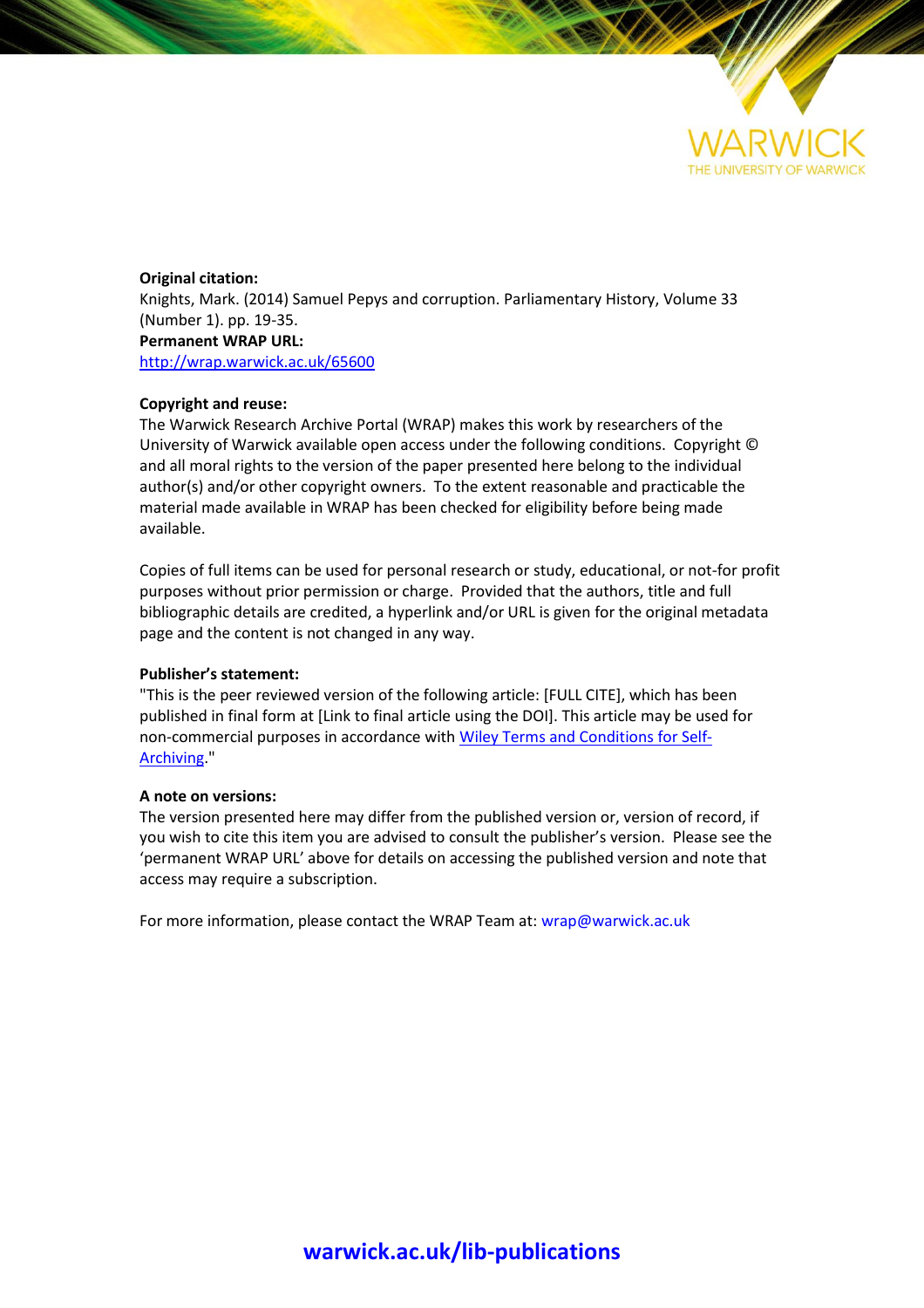## MARK KNIGHTS

Picking up a theme that runs through David Hayton's work, this article examines corruption in the later Stuart period through a case study of Samuel Pepys. The latter's diary can be read alongside the public record of parliamentary inquiries and vilification in the press, allowing us a rare opportunity to study corruption simultaneously through the eyes of a perpetrator and his critics. Pepys reveals ambiguities in how corruption was defined and defended. At the same time as he criticized corruption in others, he took bribes and extorted favours but either lied about them when confronted, or excused them as lawful gifts from friends and those grateful for his services, arguing that his acceptance of them never worked against the king's interest. His critics, on the other hand, queried the compatibility of his private advantage and the public interest, and depicted him as greedy, hypocritical and unjust. Pepys thus illustrates contested notions of corrupt behaviour. The attack on Pepys also shows the political motives behind campaigns against corruption: the libel published against him was part of the murky world of popish plot intrigue, with clear overtones of both catholic and sexual misdemeanour. Popery and lust were associated with corrupt behaviour. Pepys's story was part of a larger one about long-term shifts in the nature of officeholding, state formation, the public interest, patronage and the culture of gift-giving that needs further exploration.

**Keywords**: Samuel Pepys; corruption; bribes; public interest; private interest; state formation; gift-giving; patronage; navy; restoration; popery; lust

1

Corruption is a theme which runs across David Hayton's work. His contributions to *The History of Parliament: The House of Commons, 1690–1715*, and especially his survey of 'constituencies and elections', frequently highlight the corrupt practices deployed at later Stuart polls.<sup>1</sup> His *Past & Present* article on moral reform and country politics was even more concerned with the issue of corruption. In it, he made the case for a correlation between Country and moral reforms: 'Both legislative programmes were essentially crusades against corruption: on the one hand the corruption of moral standards in society, on the other the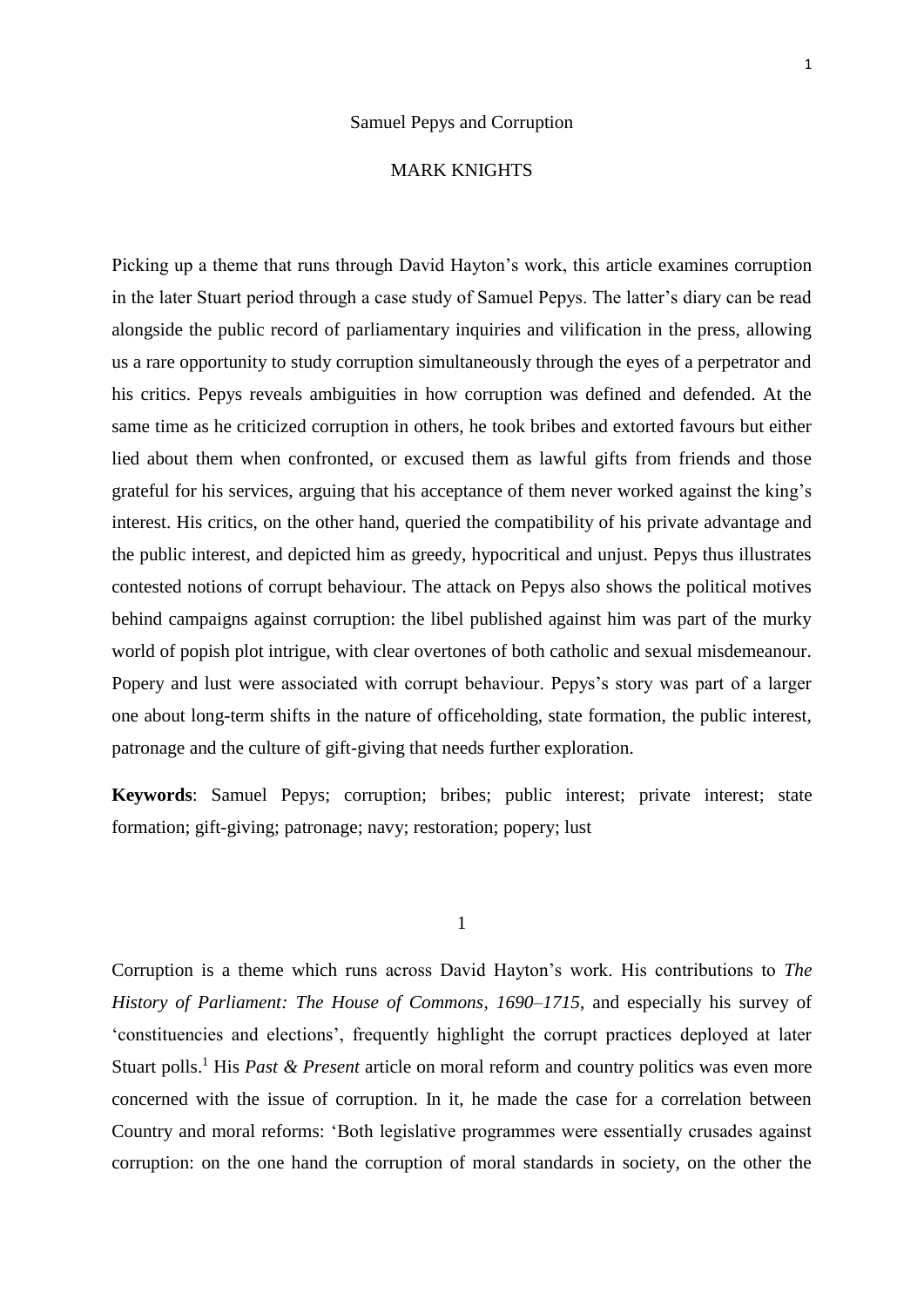corruption of political institutions.' Moreover, David offered an explanation for the neglect of this link: 'Over-emphasis on the influence of the classical republican tradition has obscured the fact that most M.P.s, many of them relatively unsophisticated country squires, seem to have understood the concept of corruption – and indeed diagnosed all major disorders in the body politic – in narrow, simplistic terms, as failures of personal morality.<sup>2</sup> Although this article does not see issues of personal morality as either narrow or simplistic, it does seek to build on this central insight about the broad definition of corruption by examining different conceptions of corruption in the later Stuart period. It uses a case study of Samuel Pepys in order to point to important ambiguities in how contemporaries defined corrupt behaviour, as well as how they defended, exposed and attacked it. This article is also a foretaste of a longer project, since I plan to address such questions in a more systematic way and over a much longer time frame, in a study of pre-modern corruption, from reformation to reform. At the moment we lack such an overview. Although we have many excellent case studies of particular moments or scandals or types of corruption, there has not yet been a systematic attempt to synthesise such material and make the links across it.<sup>3</sup>

Because we have both the private Pepys of the diary and the public record of Pepys as controversial naval administrator, we are able to recover, to a degree that is often difficult to achieve with other subjects of scandal, both a private and public perspective on corruption. Pepys's simultaneous condemnation of corrupt behaviour in others and his justification or legitimisation of his own corrupt behaviour sheds interesting light on how corruption was defined and in particular, on the uncertain boundaries between presents or gifts and bribery, and the similarly blurred boundaries of public and private interests. Pepys developed interesting ideas about the need to provide private incentives in order to maximise efficiency that was in the king's interest and hence to develop a notion that private and public interests could be made to coincide. The public revelation of his profiteering also highlights the role of print in exposing and defining corrupt behaviour and the ways in which the charge of corruption was used as a political weapon against rivals and enemies. Moreover, Pepys's sexual indiscretions also highlight, as David Hayton sought to do, the link between sexual immorality and other forms of immoral conduct in office, and hence the extent to which personal failings were necessarily related to public ones. Finally, Pepys raises the issue of whether attention paid to corrupt individuals might mask more systematic corruption and how far Pepys's corrupt behaviour was symptomatic of a climate of corruption induced by the growing reaches of the state and its capacity to raise money.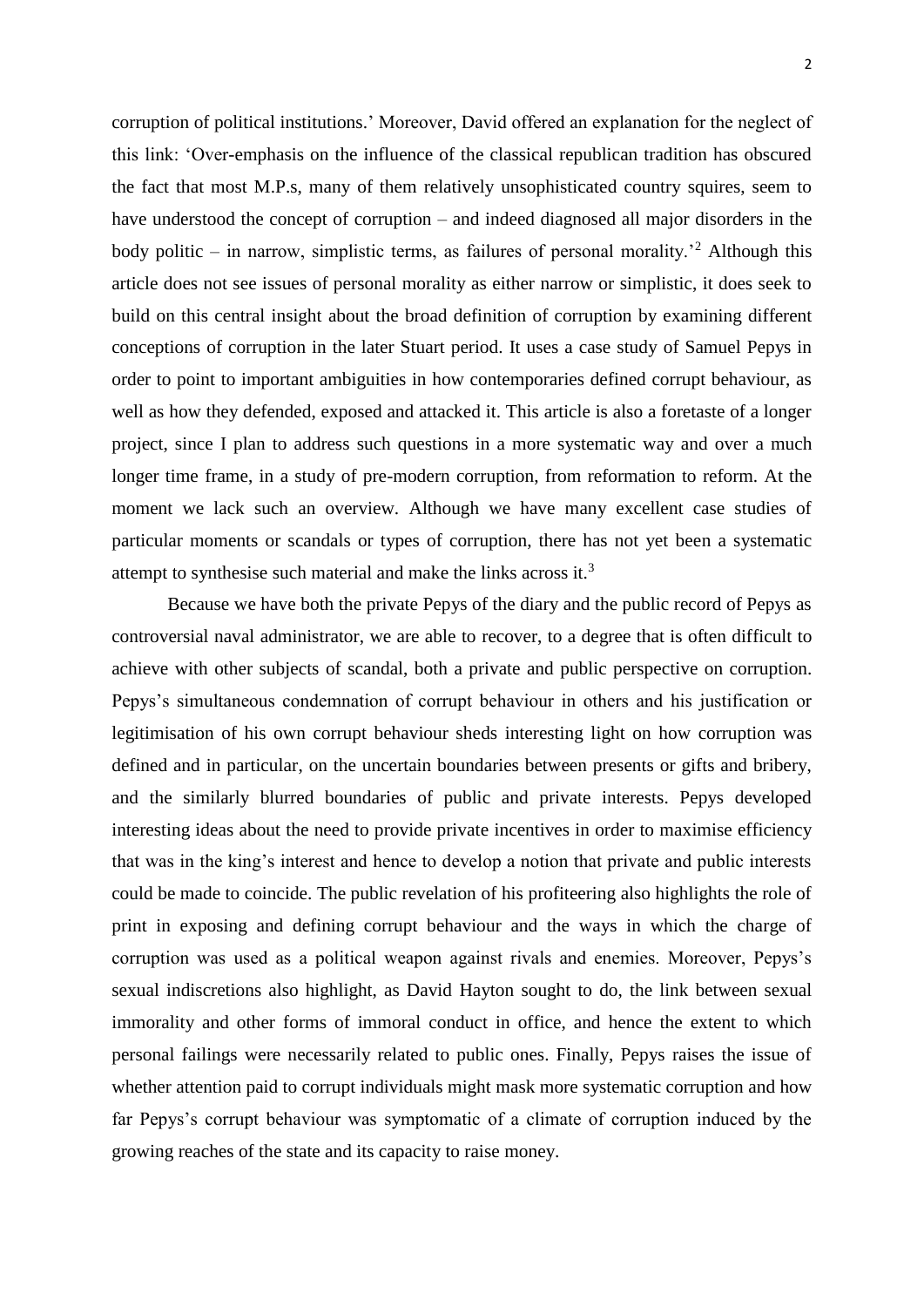Historians have generally been kind to Samuel Pepys, who, because of the extraordinary richness of his diary, has generally been hailed as something of a lovable rogue, whose foibles humanise him and can be forgiven because of his tireless work to reform the navy. Pepys has a reputation as reformer, not someone who himself needed reform. Arthur Bryant's subtitle of the third volume of his biographical trilogy, 'The Saviour of the Navy', is a view accepted by his most recent biographer, Claire Tomalin: 'Pepys is regarded as one of the most important naval administrators in England's history'.<sup>4</sup> Latham and Matthews, despite having outlined the ways in which he profited, nevertheless suggest, apparently without irony, that Pepys 'mastered the useful art of receiving gifts without becoming corrupt'.<sup>5</sup> Amidst the admiration there have, nevertheless, been some more discordant voices. Henry Roseveare's short entry on Pepys's finances in the *Companion* to Latham and Matthew's edition of the diary concludes that Pepys's income was composed of 'fees, perquisites, gratuities and downright bribes'.<sup>6</sup> But it is really only the American legal scholar, John Noonan, in his massive survey of bribery from ancient Egypt to the modern day, who has considered Pepys's corruption in any depth. Noonan devotes a chapter to showing how Pepys's diary, 'rich as it is in many other aspects, is also the confession of a grafter'.<sup>7</sup> Noonan expertly highlights some of the 'complexity' of Pepys's consciousness about his actions. This will be explored further here and linked to some greater contextual discussion than Noonan was able to achieve in a work that covers 4,000 years.

As Noonan points out: 'the man who began his career as a clerk in 1660 with 25 pounds liquid capital … became a man possessing over 7000 pounds by the end of 1667', an increase of almost  $30,000\%$ .<sup>8</sup> Since his official salary was £350, this wealth could only have come from unofficial sources. Pepys's diary reveals that he secured a number of payments, gifts and favours as a result of the office he held: animals, clothing, food, furniture, silverware, cash and sex. The money came from suppliers to the navy who wished to secure a contract; those who wished to secure a post; and those for whom Pepys could get bills paid or accounts settled. Pepys had a particularly close relationship with Sir William Warren, who supplied the navy with masts and used bribes to sweeten his deals: he sent Pepys gloves and a 'fair State-dish of Silver and cup with my armes ready-cut upon them';<sup>9</sup> and then another pair of gloves 'wrapped up in paper' so that the '40 pieces in good gold' was not visible.<sup>10</sup> In September 1664, Warren brought Pepys £100 'in a bag', secretly handed over in a tavern when the two men were alone.<sup>11</sup> Pepys records how he made even more out of the Tangier victuallers. About the time when Warren handed him the bag of money, Pepys also received £105 from a group of merchants tendering for the contract; and the money kept flowing from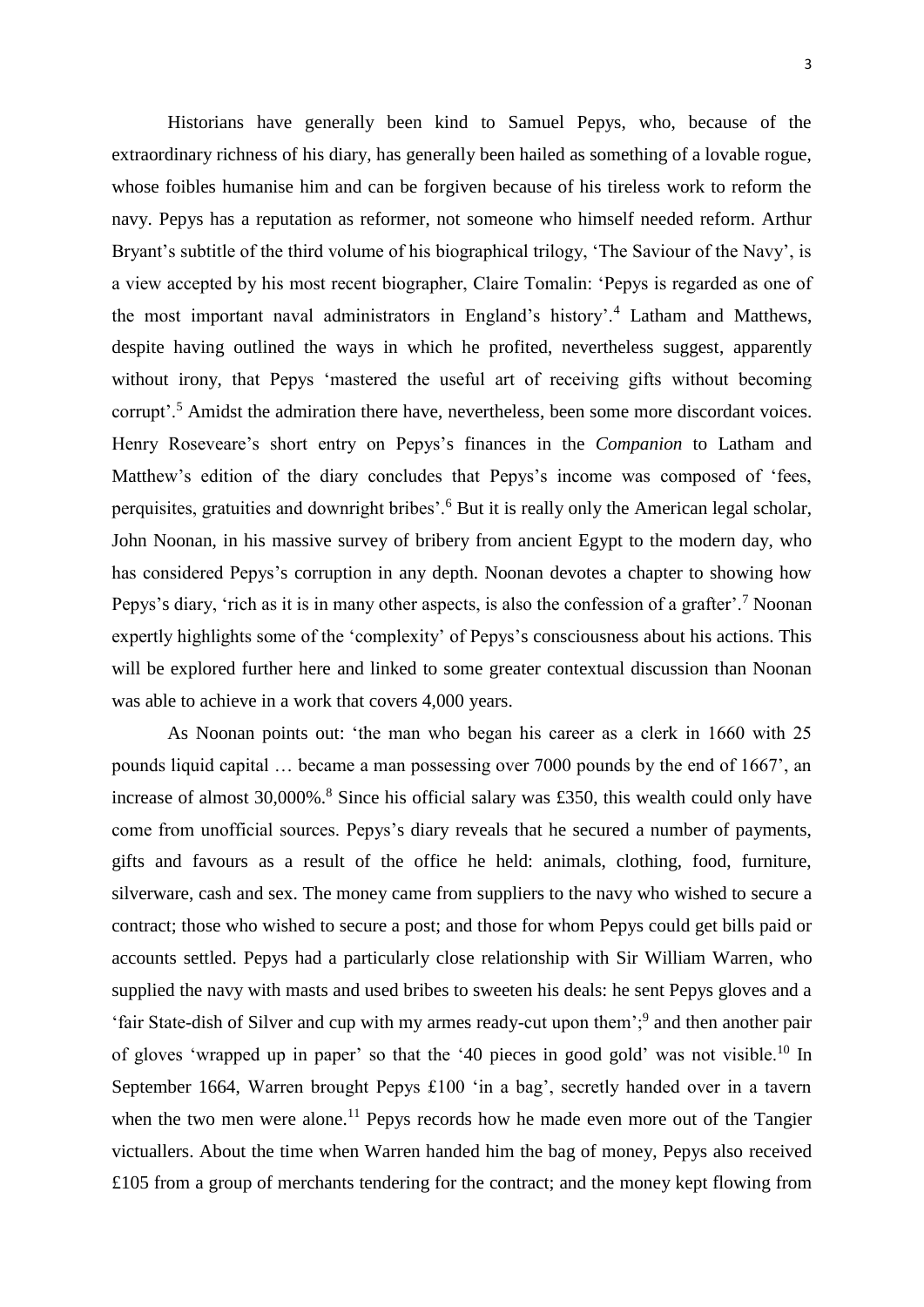that deal 'for my particular share of the profits'.<sup>12</sup> Pepys's own testimony thus shows the extent of his corruption. It also chronicles Pepys's sense of sheer excitement at receiving these bribes. When the 40 pieces of gold fell out of the gloves, Pepys records, it 'did so cheer my heart that I could eat no victuals almost for dinner for joy'.<sup>13</sup> When he received a gift of two flagons 'with a merry heart, I looked up on them' and they made 'a fine sight and better than ever I did hope to see of my own'.<sup>14</sup> Similarly he was 'not a little proud' when he rode 'a very pretty Mare' he had been given.<sup>15</sup>

The diary is thus useful for revealing what was normally kept hidden: the routine ways in which an official salary could be enlarged. But it is even more useful for showing Pepys's contradictory and ambiguous attitude to bribery and corruption. A paradox stands out: Pepys seemed to have a very clear idea of what corruption was, but increasingly justified, even to himself, the money he was making on the side. This paradox, not unique to Pepys, is worth exploring further.

At precisely the time when he was receiving his bribes, Pepys wrote entries about 'abuses' in the navy office and used the word 'corruption' to describe them.<sup>16</sup> Thus he was deeply aware of what he called 'Sir W[illiam] Batten's corruption and underhand dealing';<sup>17</sup> and noted in a condemnatory manner: 'that hardly anybody goes to sea or hath anything done by Sir W Batten but it comes with a bribe'.<sup>18</sup> Indeed, he perceived that 'the corruptions of the Navy are of so many kinds that it is endless to look after them – especially while such a one as Sir W Batten discourages every man that is honest'. <sup>19</sup> In 1668, MP Matthew Wren talked to Pepys 'of the corruption of the Court, and how unfit it is for ingenious men, and himself particularly, to live in it, where a man cannot live but he must spend, and cannot get suitably, without breach of his honour'.<sup>20</sup> Pepys also seemed shocked by Richard Cooling, the earl of Arlington's secretary, who boasted that 'his horse was a bribe, and his boots a bribe and told us he was made up of bribes and that he makes every sort of tradesman to bribe him; and invited me home to his house to taste of his bribe-wine. I never heard so much vanity from a man in my life.<sup>21</sup> Pepys also thought it 'a very odd thing' that his patron, the earl of Sandwich, profited from the Tangier contract to the tune of £1,500.<sup>22</sup> Pepys certainly had a concept of corrupt behaviour and condemned it where he found it.

Moreover, Pepys records his own uneasiness about accepting bribes and the lengths he went to keep them hidden for fear of how he might be made to answer for them. In 1663, on receiving one of his first bribes, he did not open the package in which the money was contained until he returned home: 'and there I broke it open, not looking into it till all the money was out, that I might say I saw no money in the paper if ever I should be questioned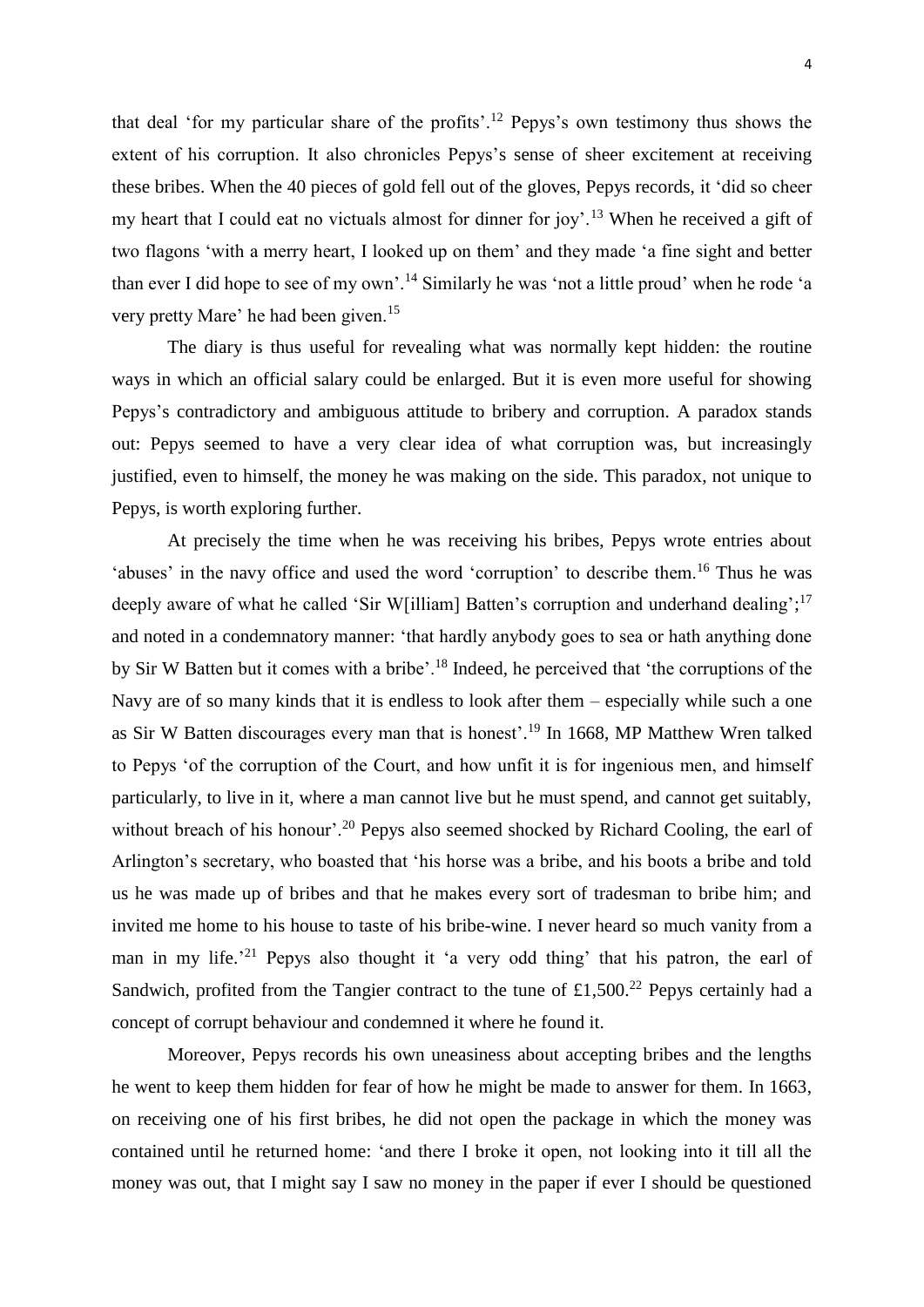about it'.<sup>23</sup> Pepys was sensitive to the possibility of being questioned about corrupt activity and took careful precautions to avoid being ensnared. He was, thus, annoyed when his wife acknowledged receipt of a 'neat silver watch' from a potential client, presumably since it meant that witnesses could be questioned; no wonder that Pepys resolved 'to do the man a kindnesse'.<sup>24</sup> Even his own diary entries were part of his attempt to cover his tracks. He carefully recorded that although he accepted 50 pieces of gold from Warren in 1667: 'I never did to this day demand any thing of him', and refused the money twice before finally accepting it; Warren promised him more if Pepys would get his bills paid, prompting Pepys to declare that he would 'do my utmost for nothing to do him that justice' – but all this was for show: Pepys confessed that he wrote in his diary 'at large for my justification if anything of this should be hereafter enquired after'.<sup>25</sup>

This fear of discovery was not fanciful and his awareness of corruption was no doubt heightened by several parliamentary investigations and prosecutions. In 1663, an attempt was made to impeach Charles II's chief minister, the earl of Clarendon, on charges of having been 'bribed' to make a disadvantageous peace with the Dutch.<sup>26</sup> In 1666, Pepys was put 'into a great pain' by a 'wild motion made in the [House of Lords](http://www.pepysdiary.com/p/293.php) by the [Duke of Buckingham](http://www.pepysdiary.com/p/2558.php) for all men that had cheated the King to be declared traitors and felons, and that my [Lord Sandwich](http://www.pepysdiary.com/p/112.php) was named'.<sup>27</sup> And, in 1668, Pepys even had to justify his own actions to the commissioners of accounts, prompting him to 'prepare' those summoned to be interrogated 'about what presents I had from them, that they may not publish them'.<sup>28</sup> Pepys and his colleagues were accused of having 'corruptly preferred and postponed payments' and he resolved 'to declare plainly, and, once for all, the truth of the whole, and what my profit hath been'.<sup>29</sup> In the winter of 1669–70, Pepys was, again, called to account, this time to the Brook House Commissioners, and responded by protesting that he never did 'directly or indirectly … demand or express any expectation of fee, gratuity or reward from any person for any service' and deliberately underestimated the amount he was now worth by  $\text{\pounds}6,000$ .<sup>30</sup> Pepys's diary shows that he understood what a bribe was, expressed his shock at the bribes taken by others, was uneasy that his own conduct might be discovered and sought to cover his tracks through outright denials of culpability.

Yet, despite these clear signs that he knew what constituted corrupt behaviour and the risks involved in being caught, Pepys increasingly justified, even to himself, the money he was making on the side. He had a number of strategies for doing this. One was to think of, and describe, the bribes as gifts, presents, compliments, acknowledgements, kindnesses and loans. Thus Pepys refers to 'a very noble present' and, a year later, 'a good present' given to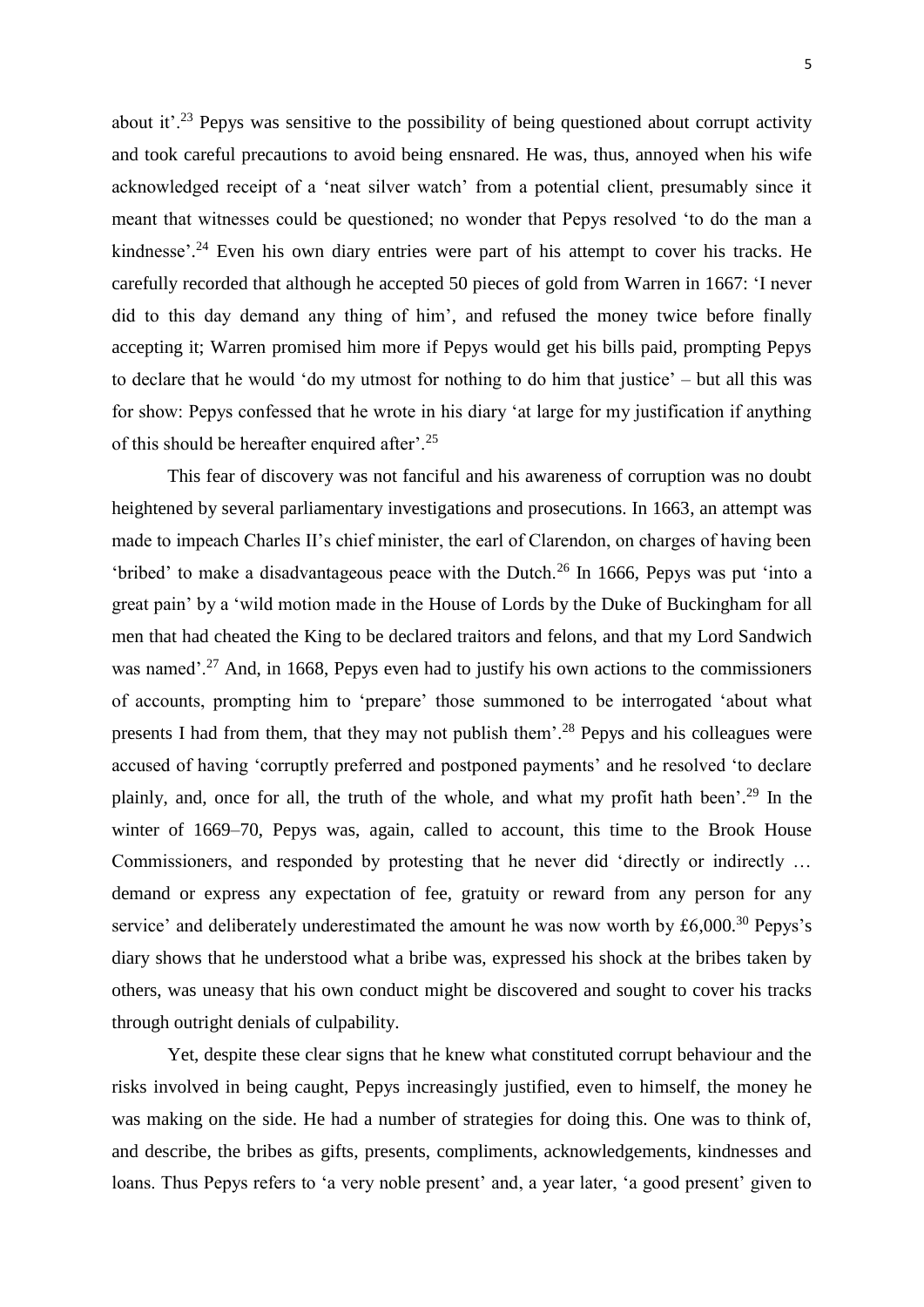him.<sup>31</sup> The language of presents was mirrored by one of 'kindnesses' being properly recognized, or 'obligations' being requited.<sup>32</sup> This was the language of friendship. Talking with Warren about a mutually-beneficial contract, Pepys noted that he had 'a prospect of just advantage by his friendship'.<sup>33</sup> Indeed, Pepys described Warren as 'the best friend I have ever had in this office'.<sup>34</sup> By deploying such terms, Pepys could accommodate his actions within ambiguous, but accepted, notions of how friends behaved to one another. Even the anglican divine, Jeremy Taylor's popular advice about friendship, first published in 1657 and reprinted three times before 1671, urged that one friend was not to refuse the 'kindnesses' of another nor despise 'the impropriety of them … . A gift (saith Solomon) fastneth friendships … so must the love of friends sometimes be refreshed with material and low Caresses; lest by striving to be *too divine* it becomes *less humane*: It must be allowed its share of *both.*' <sup>35</sup> Even when he does not use the language of friendship, Pepys carefully distinguished between a bribe and a civil acknowledgement for services rendered. Thus, when being offered £200 for help in securing a patent, he declared: 'that as I would not by anything be bribed to be unjust in my proceedings, so I was not so squeamish as not to take people's acknowledgement where I have the good fortune by my pains to do them good and just offices'.<sup>36</sup> This lack of squeamishness diminished further over time.

As the last quotation suggests, reward for 'good and just offices' for others became a way of legitimising self-interest, especially if the greater good was that of the king as well as of the client. Thus, although Pepys accepted money from one contractor, he noted that: 'there is not the least word or deed I have yet been guilty of in his behalf but what I am sure hath been to the King's advantage and profit of the service, nor ever will I'.<sup>37</sup> Pepys insisted that the king's interest always came above his own and, indeed, that the public good was actually being furthered through the sweetened deals he struck. Thus, when Warren came to repay a 'kindness', Pepys notes that: 'I must also remember [it] was a service to the King.'<sup>38</sup> When he was offered a bribe to go against the public interest, he contemplated returning it: 'I [SHOULD THERE BE 'went' IN HERE? No there isn't  $-$  it was Pepys's rather truncated way of writing, but we could insert [went] if you think it makes the sense clearer 1 to the office and there had a difference with [Sir W. Batten](http://www.pepysdiary.com/p/852.php) about [Mr. Bowyer's t](http://www.pepysdiary.com/p/6373.php)arr, which I am resolved to cross, though he sent me last night, as a bribe, a barrel of [sturgeon,](http://www.pepysdiary.com/p/1150.php) which, it may be, I shall send back, for I will not have [the King](http://www.pepysdiary.com/p/344.php) abused so abominably in the price of what we buy, by Sir W. Batten's corruption and underhand dealing.'39

Moreover, Pepys argues, his actions always fell within the law. When negotiating a share of the profits from one contract, he calls this 'lawfull profit'.<sup>40</sup> Even when faced with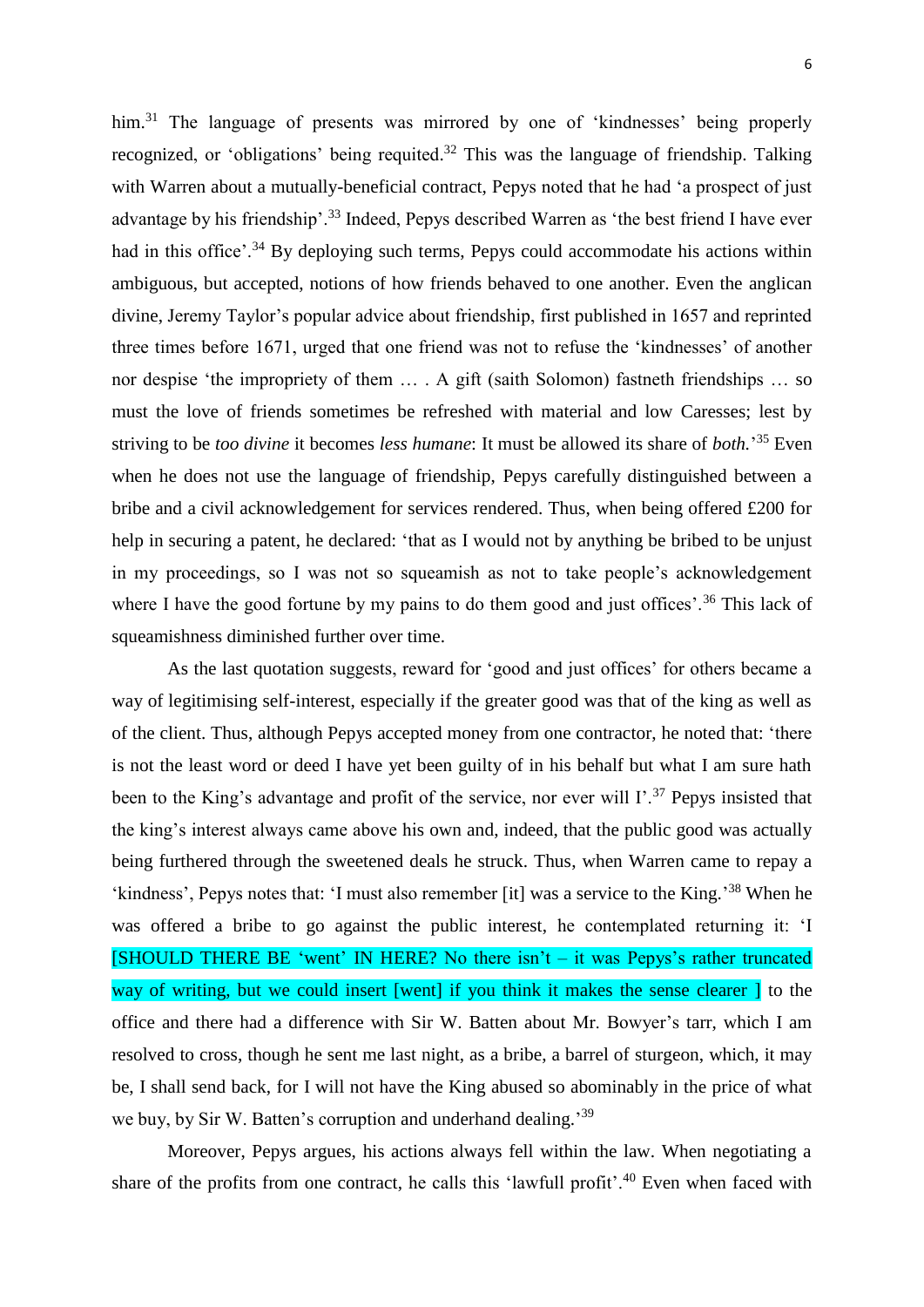parliamentary scrutiny of the £500 'profit' he had made on prize goods, he still thought that: 'there is nothing of crime can be laid to my charge'.<sup>41</sup> The 'lawful' nature of such bribes derived in no small measure from their customary nature and ubiquity, in turn a reflection of the low pay of many state offices. Right at the start of his career Pepys's patron, Sandwich, had told him: 'that it was not the salary of any place that did make a man rich, but the opportunities of getting money while he is in the place'; $42$  and Sir William Warren told Pepys that 'everybody must live by their places'.<sup>43</sup> The system in which Pepys found himself operating was, thus, built around a tacit acceptance that an office was a means to an end as well as an end in itself. And it was a system in which others lacked the knowledge to expose abuse of office or even to fully understand how the system could be abused. In 1663, Pepys drew up a contract for £3,000 worth of masts and noted: 'good God, to see what a man might do were I a knave – the whole business, from beginning to the end, being done by me out of the office'.<sup>44</sup>

The strategies adopted in the diary to legitimise his bribe-taking were the same as those that Pepys used in public when cornered. He made an appeal to a notion of bribes as voluntary gifts, fair rewards for services rendered, of always working in the king's and the public's interest when, in 1670, Pepys explicitly and publicly denied the bribes that his own diary reveals that he took. He affirmed his 'digilence' and 'integrity to my master and fair dealing towards those whom his service hath led me to have to do with'. Indeed, he protested: 'from the first hour of my serving his Majesty in this employment I did never to this day directly or indirectly demand or express any expectation of fee, gratuity or reward from any person for any service therein by me done or to be done them ... no gratuity, though voluntarily offered, hath ever met with my acceptance where I found not the affair to which it did relate accompanied with the doing right or advantage to his Majesty'. He had been so solicitous of the public interest that he 'f[ou]nd not my estate at this day bettered by one thousand pounds' since his admission to office. He was ready 'to justify the same not only by oath but by a double retribution of every penny or pennyworth of advantage I shall be found to have received'. Pepys thus pleaded that he placed public over private interest: 'no concernments relating to my private fortune, pleasure or health did at any time (even under the terror of the Plague itself) divide me one day and night from my attendance on the business of the place', which had cost him his good eyesight.<sup>45</sup>

In his earlier speech to MPs, Pepys had also defended what seemed corrupt by pleading necessity, utility, custom and humanity. The system of paying sailors by tickets was both useful and necessary, he explained, when there was 'not ready money' to pay them; 'nor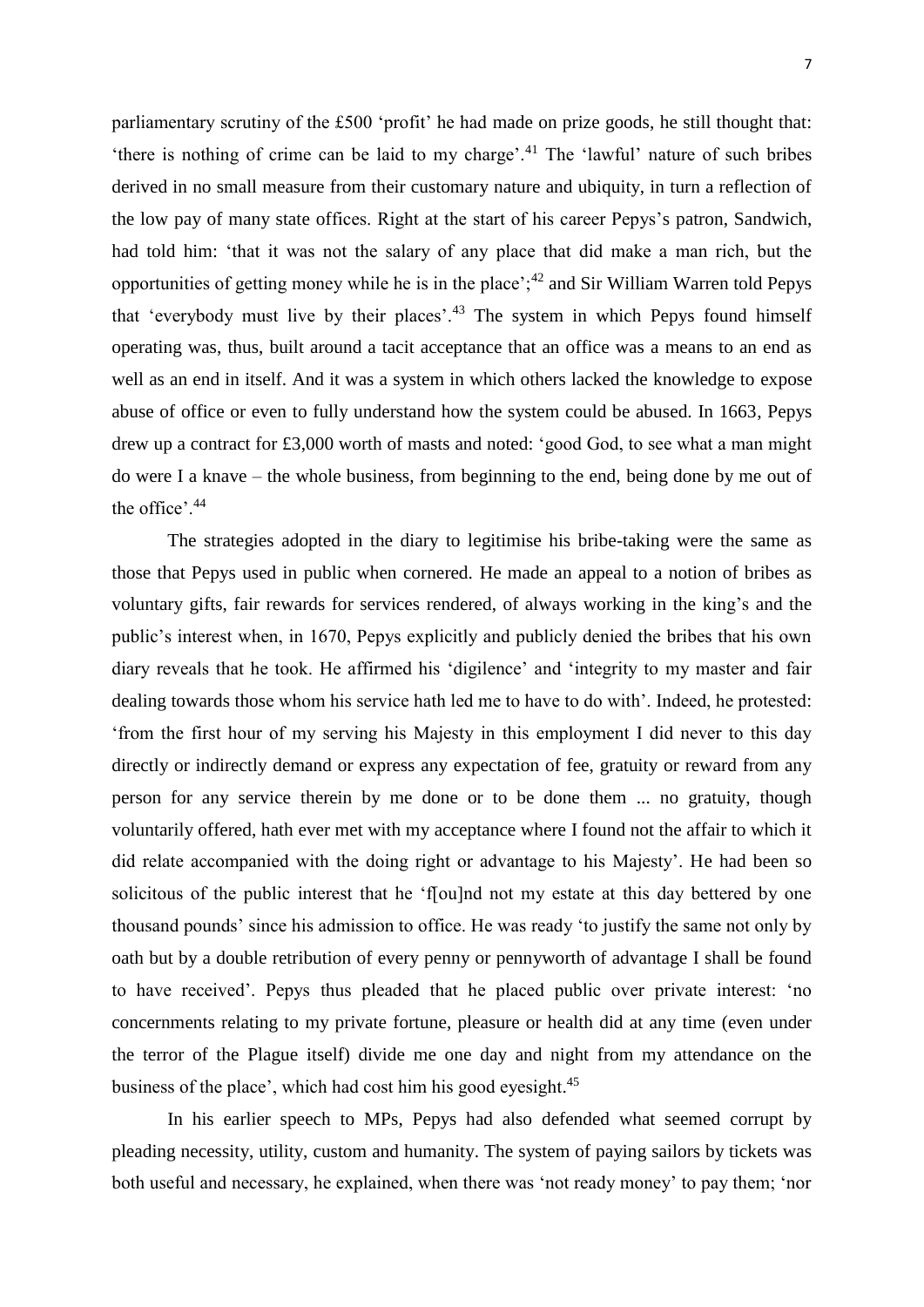can that be called irregular that never was regular'; and although he admitted that the practice 'may be extremely abused if not well looked to', he argued that the 'irregularity' in the order in which sailors were paid was due to the 'discretion' exercised in the sailors' favour: the navy office was 'not to be condemned if the pitiful necessity of some have been relieved before others out of the strict order'. Pepys denied 'any indirect or partial paying by tickets, but only where mere necessity did compel them'.<sup>46</sup> Administrative irregularity was thus inevitable because of the irregularity of government finance to pay sailors and was actually in the sailors' interest.

Moreover, Pepys was convinced that incentives of private profit improved the public service. In 1666, he wrote a paper for Sir William Coventry about victualling, in which he set down the maxim that 'my work is likeliest to be best done by him whose profit is increased by the well doing of it without increase of charge to me that employs him'. <sup>47</sup> Greasing the machine, he claimed, actually improved its efficiency: pursers would have an incentive to keep their ships at sea for longer if by doing so they stood to gain, and this, in turn, would give them 'a plain and unbeholden subsistence and thereby be delivered from the necessity of studying new and practising old artifices'.<sup>48</sup> The conspiracies of embezzlement and fraud practised by pursers and commanders would, Pepys was convinced, stop. As things currently stood, he suggested, 'it is not the purser's corruption but necessity must be thought able to tempt him to such unthrifty ways of profit<sup> $49$ </sup> – but change the system to increase the private profit and the public would be better served not least because the motives for corruption would be removed. This philosophy also seems to capture Pepys's attitude to his own profits, which he consistently argued were not only compatible with, but actually furthered, the king's interest.

Pepys thus argued, both to himself and to those who questioned him, that the bribes he accepted were lawful, freely-given gifts, that either justly rewarded his effort or furthered the king's interest, and even made it more humane for those employed at the sharp end. If Pepys's defence was right, then corruption could, at worst, be the inevitable outcome of not paying state officials adequately, or, at best, actually beneficial to the state. The trouble with this interpretation is, first, that Pepys had to lie to legitimise his behaviour and, second, that a very different construction could be, and was, put on Pepys's actions by his critics. Far from working in the public interest, Pepys was accused of pursuing his private interest; instead of 'friendship', Pepys was depicted as abusing social relationships for profit; and where Pepys saw self-restraint and legality, others saw rapaciousness and illegality. The ambiguity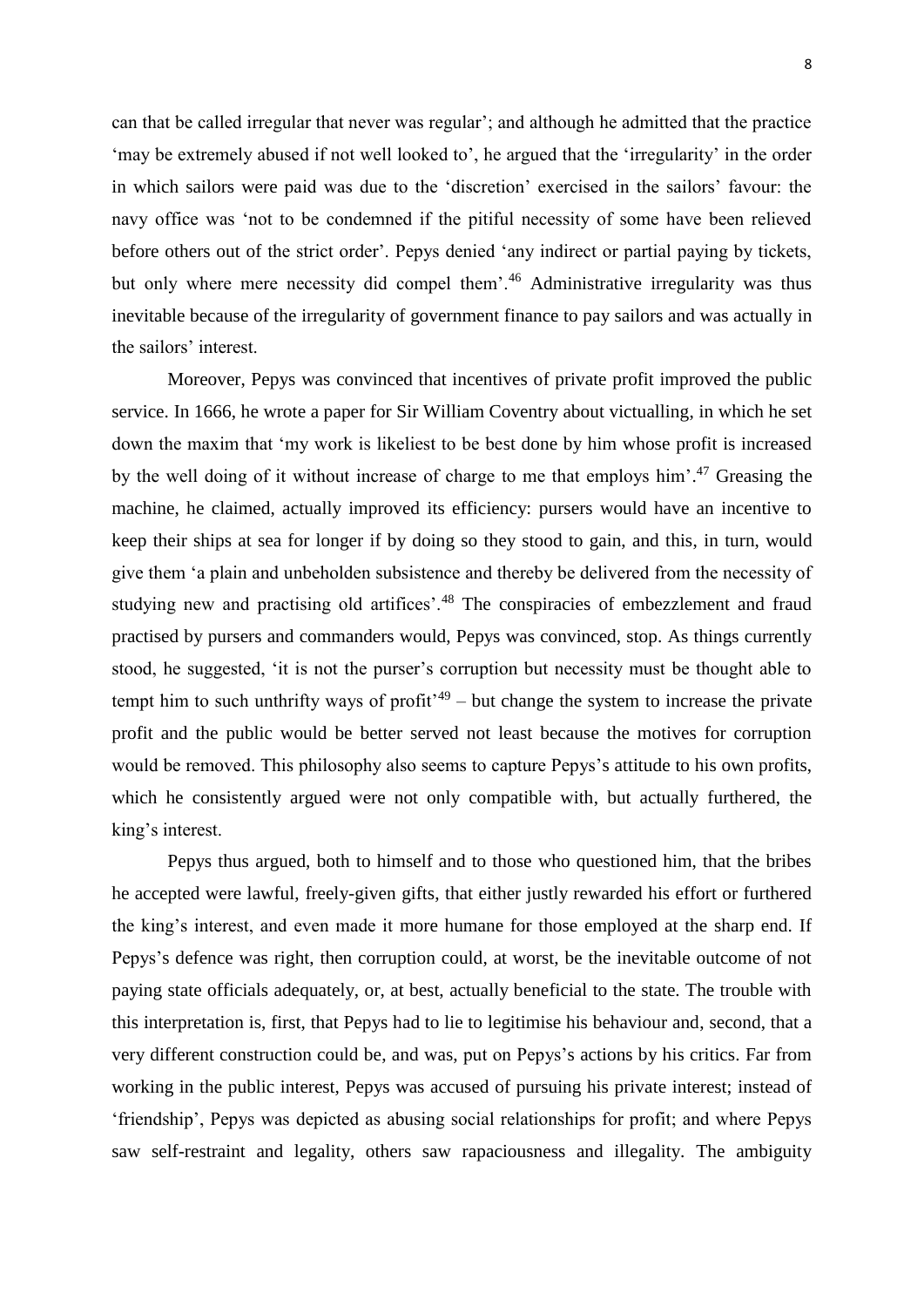inherent in Pepys's own views about corruption show that different and clashing definitions of corruption also existed in the public sphere.

2

Pepys was the subject, in 1679, of a parliamentary enquiry that landed him in the Tower and of a vitriolic pamphlet. Both are instructive about public attitudes to corruption.

That Pepys became a victim of the Popish Plot is well known.<sup>50</sup> One of the witnesses, William Bedloe, alleged that Samuel Atkins, one of Pepys's servants, was present at the murder of Sir Edmund Berry Godfrey, whose death in suspicious circumstances triggered the anti-popish alarm.<sup>51</sup> Pepys may have been the intended target of the accusation, saved by the fact that he had a cast-iron alibi, since he was away from London on the night in question. Nevertheless, pressure on Pepys persisted. A parliamentary enquiry investigating the 'miscarriages of the navy' heard information, orchestrated by the colourful intriguer, Colonel Scott, that Pepys was a traitor and popishly inclined.<sup>52</sup> The evidence against Pepys was provided by his former butler, John James, who harboured a grudge after his dismissal for having been caught in bed with his master's housekeeper.<sup>53</sup> James told MPs that the Pepys household included a 'jesuit', the Portuguese musician, Morelli, who participated in catholic masses in Somerset House; that the two men sang psalms together; and that Pepys commended catholics 'for their constancy in Religion'.<sup>54</sup> Pepys was ordered to be arrested, despite his vehement protest that he was 'as good a son of the Church of England as any man' and hence 'so far from suspicion of Popery'.<sup>55</sup> As Sir Francis Rolle sarcastically noted, Pepys 'has been very unfortunate in his Servants; one accused to be in the Plot (*Atkins* his Secretary!) another, his best maid, found in bed with his Butler! another accused to be a *Jesuit!* very unfortunate!'<sup>56</sup>

The chair of the parliamentary enquiry, Sir William Harbord, also noted that this was not the first time that Pepys's protestantism had been questioned. In 1673, Pepys became MP for Castle Rising, one of the notoriously corrupt pocket boroughs that had only about 30 voters (amongst whom Pepys spent over £600) and where, during the Restoration, the catholic, Henry Howard, had a strong influence because the family held the lordship of the manor.<sup>57</sup> Indeed, a letter of recommendation from Howard was the subject of a complaint to the Commons and, in February 1674, during the subsequent investigation, Pepys's religion became the focus of parliamentary attention. Rumours that he had an altar and a crucifix in his house, and even that he had said protestantism 'came out of *Henry* the eighth's codpiece', were repeated in the Commons, forcing him to give a speech defending himself 'as a good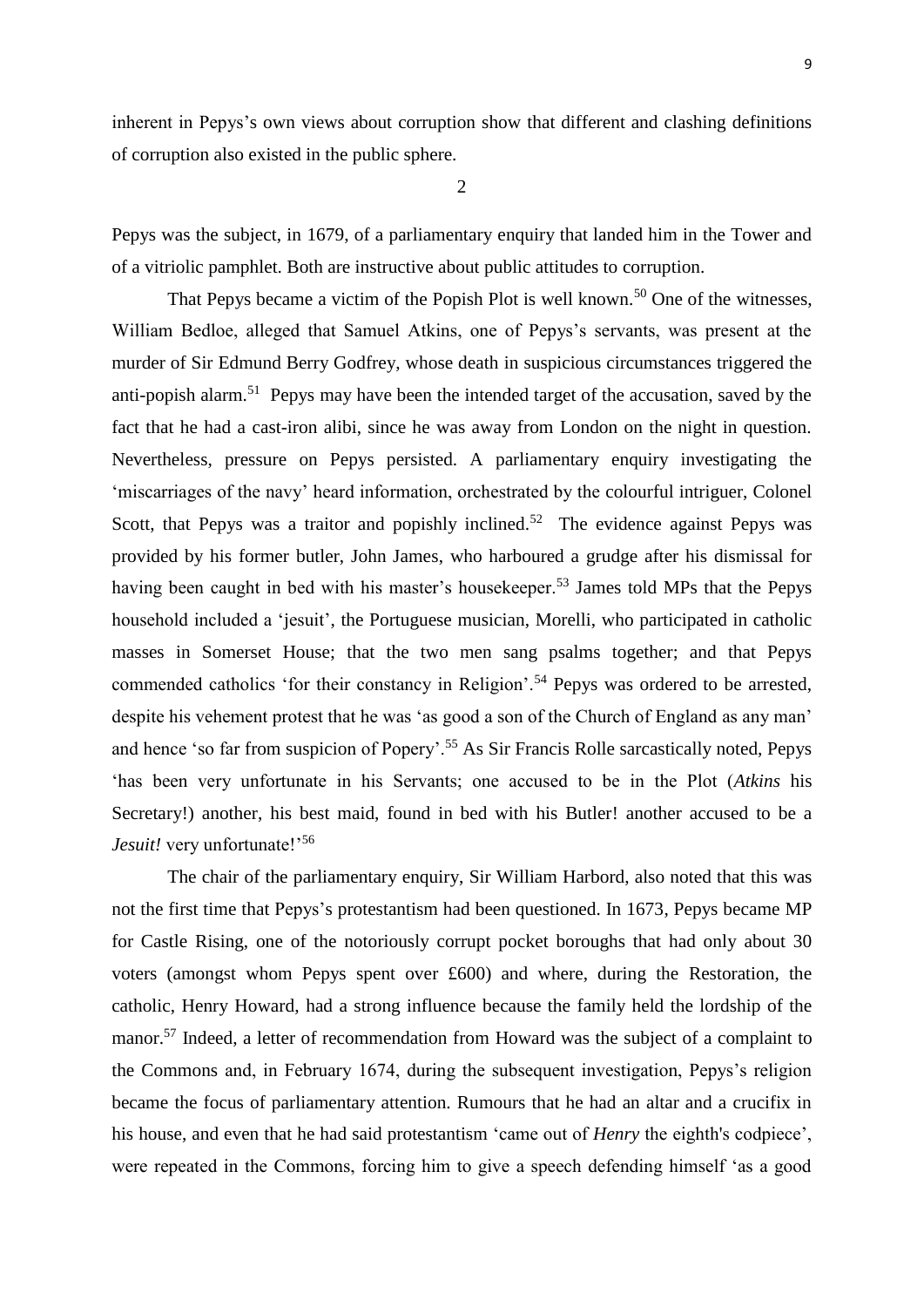Protestant and a good Churchman, and the best sort of Protestant'.<sup>58</sup> He declared that he had assiduously attended church; taken communion; qualified himself according to the Test Act; and had ensured that there were no catholic chaplains on any navy ship. He protested that he 'had not been once in his life at Mass', a lie according to the testimony of his own diary where, on 19 May 1661, he records hearing not one but two masses at York House, the Spanish ambassador's residence, and that was clearly not the first occasion he had done so, nor the last.<sup>59</sup> The affair finally blew over when the charges against him could not be fully substantiated, but clearly suspicions lingered. $60$ 

Popery played a significant role in early modern ideas about corruption. Anti-popery drew a good deal of its force in the 16th and earlier 17th centuries from an association between the corruption of the true word of God and the corruption of money. That correlation was repeated in the accusations made against Pepys. In parliament, the catholic duke of York's control of the navy translated into fiscal mismanagement. As Sir Francis Winnington put it, £600,000 had been granted for the building of ships and Pepys had told MPs that 'they would be built in a year'; but 'there was 600,000*l*. gone, for they got the money and prorogued the Parliament'.<sup>61</sup> This was symptomatic of a more general alliance between fiscal corruption and the favouring of popery. Lord Treasurer Danby, Winnington said, had 'exhausted the Treasure of the Crown, by acquiring a great estate to himself, &c. and endeavoured to stifle the discovery of the Plot, when it was just coming to light'. Danby and popery rose together. Also Danby had systematically attempted to use state money to bribe MPs to become supporters of the Court.<sup>62</sup> Two days after Pepys was interrogated in parliament about his religion, MPs investigated the abuse of secret service money which had been paid to 27 of their colleagues.<sup>63</sup> An intrinsic part of 'popery and arbitrary government' was, thus, the misspending of state resources to subvert parliament.

The association of popery and corruption was also made in a two-part pamphlet, *A Hue and Cry after P and H.*, which had *Plain Truth, or a Private Discourse between P. and H.* appended to it.<sup>64</sup> The tract satirised Pepys and his friend, Will Hewer, accusing both of favouring catholics 'so far as to promote them to be Captains, or Lieutenants, or Mid-Ship-Men extraordinary' and ridiculed Pepys for his ostentatiously-painted coach, imagining that it was decorated with 'your Jesuite M[orelli] Playing upon his Lute, and Singing a Holy Song'.<sup>65</sup> The tract's charge of popery followed immediately on from a damning indictment of the two men's corrupt behaviour, demanding that they: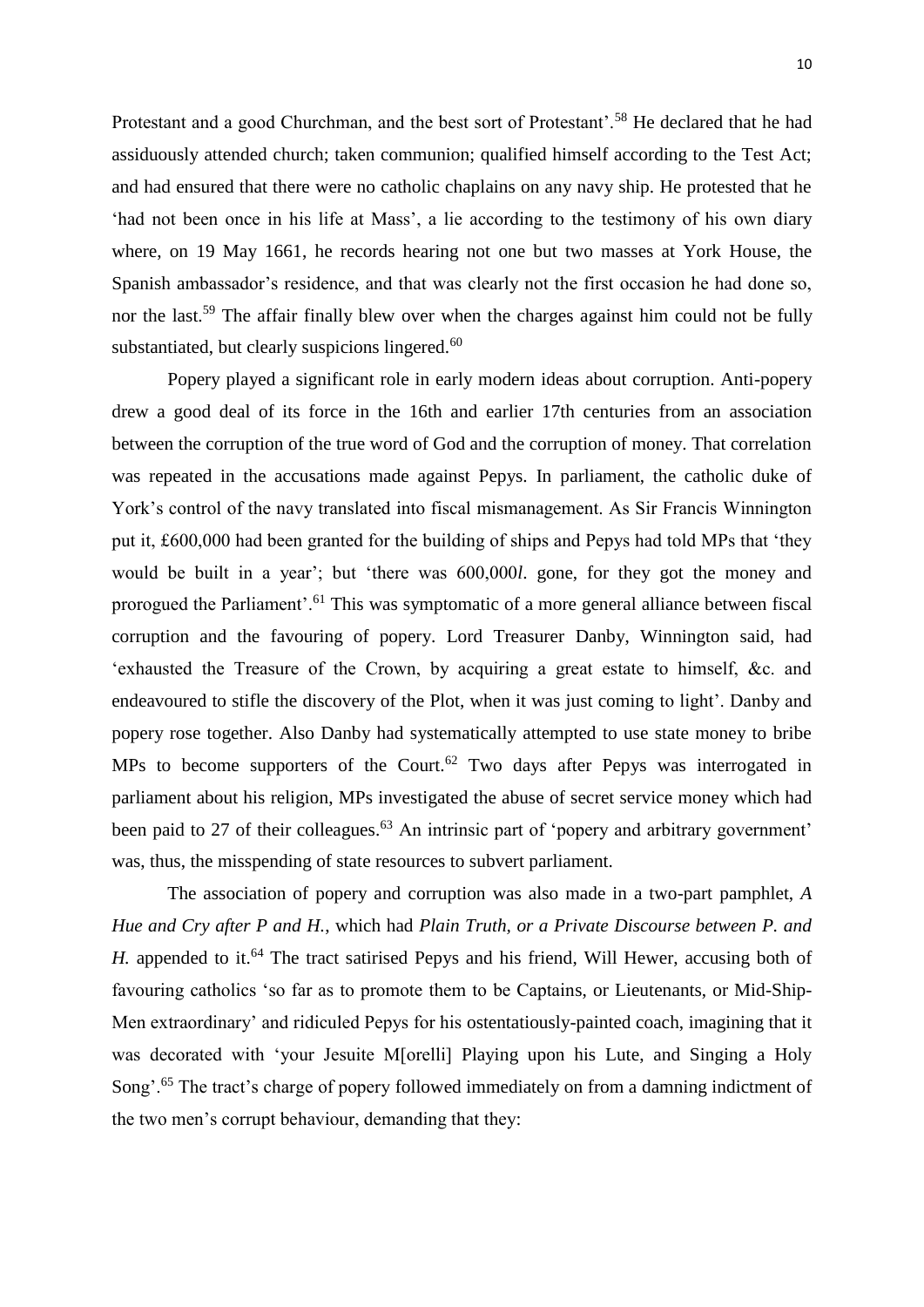refund all the money they have unjustly taken for Permissions & Protections, to their Merchants or Owners of all such Ships as were fitted out for the last Imbargo. And also give satisfaction for your extraordinary Gain made to your selves in buying of Timber, for Building the New Ships of war. P & H you must also Refund those before-hand Guinies or Broadpieces; and also the Jars of Oyl, and Boxes of Chocolett and Chests of Greek Wines, and Chests of Syracusa Wines, and Pots of Anchovies and Quarter-Casks of old Malago, and Butts of Sherry & Westphalia hams & Bolonia Sauceges & Barrels of Pickel'd Oysters and Jars of Ollives, and Jars of Tent, & Parmosant Cheeses, & Chests of Florence Wine and Boxes of Orange Flower Water; And all those dry'd Cods and Lings, and Hogsheads of Claret, White-Wines, Champaynes, and Dozens of Syder: And also all those Mocos, Parrotts and Parakeets, Virginia Nightingales and Turtledoves, and those Fatt Turkeys and Pigs, and all those Turkish Sheep, Barberry Horses, and Lyons, Tygers, and Beares; and all those fine Spanish Matts. All which were received from Sea-Captains, Consuls, Lieutenants, Masters, Boatswains, Gunners, Carpenters and Pursers; or from their Wives or Sons or Daughters; Or from Some of the Officers in the Dock Yards; as Master Ship-Wrights, Master of Attendance, or Clerk of the Cheques, and Storekeeprs &c And more especially those great Lumps taken of Sir D G Victualler.<sup>66</sup>

This rich, almost lyrical, passage, cataloguing the sumptuous goods becoming available during the Restoration, publicly exposed the bribes and inducements privately recorded in the diary.

Indeed, the tract played on the public unveiling of the private. It thus promised 'plain truth' by publishing an allegedly 'private discourse' between Pepys and Hewer, using the dialogue format to reveal their secret calculations about moneymaking. The pamphlet makes an extended play on how Hewer and Pepys had sought to keep their corruption away from the public gaze. Hewer reveals that he would only bring commissions to be signed for which he already had received money, ironically so that 'it is impossible, that ever [Pepys] should be brought in question' for them and Hewer promised to keep both men 'clear enough, let the World pry never so close into our business' – yet the tract itself publicly catalogues and exposes that hidden corruption.<sup>67</sup> Similarly, the two men discuss extorting money for promotions within the navy service, which Pepys declares is 'very discreetly done, and it is impossible that ever it shou'd be discover'd so', yet the tract does very clearly 'discover'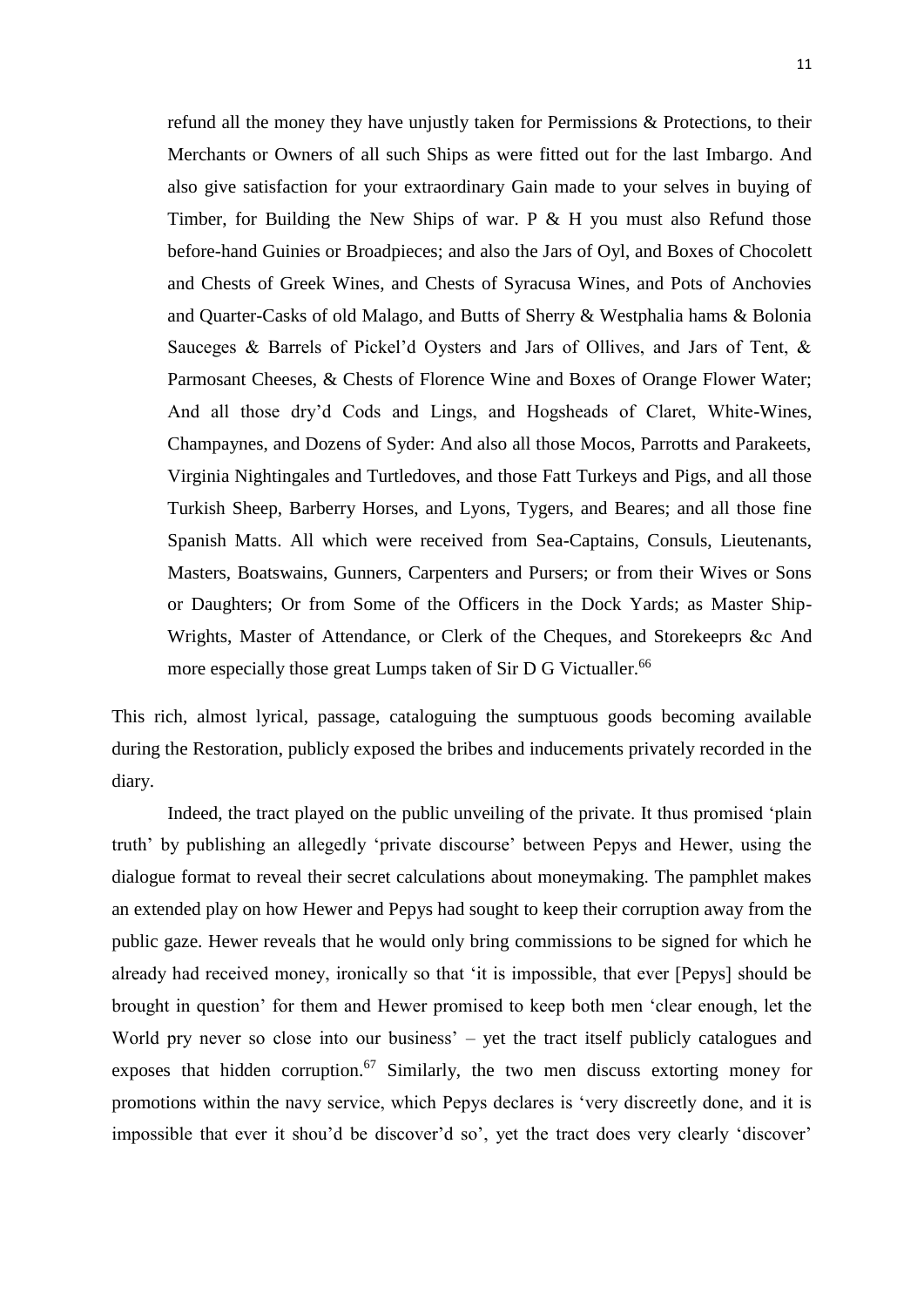their corruption.<sup>68</sup> The two men had come 'within the Reach of the Printing Press' which, the tract declares, 'squeezes you both very hard, with Matter of Truth'.<sup>69</sup>

The tract thus puts forward a very different view of the 'friendly favours' and lawful 'gratifications' referred to in the diary, and of the notion that a culture of venality in office justified rapacity in all. Pepys and Hewer are depicted as conspiring how best to rake off money from the preparations for war against France: 'we ought to think of getting as much as we can, in our Imploys, as well others in the like have done … And what will the World say, if we do not? That we are all Fools.' But the justification that they were simply doing what everyone else did was here delegitimised, for their corrupt behaviour is shown as a cruel twisting of proper social relationships and far from victimless: the men had committed a 'great Robbery' by extorting money from cripples and maimed sailors who had been 'squeazed so cruelly' and 'forc'd to stand a whole day in Snow and Rain, in the Corners of the Streets, and beg for it'.<sup>70</sup> Moreover, the discrepancy between Pepys's public persona and his private corruption exposed him to be a hypocrite: the mock painting described in the tract as embellishing Pepys's ostentatious carriage showed cripples receiving 'his Charity' which was, in reality, never given.

The pamphlet further publicly exposed Pepys and Hewer's private corruption and their victims through allegations that they used their office to abuse women.<sup>71</sup> Pepys and Hewer were said to have extorted gifts and money from 'wives' and 'daughters' as well as their menfolk. And the tract ended with a mock 'hue and cry' (significantly in a larger font) referring to 'a Lady in Lincolns-Inn-Fields, or to a Lady at her Country House in Chelsey; or to another at her House near the Exchequer; or to two Merchants Daughters in London; they being well known to these Two Persons; especially P[epys]<sup>' 72</sup> These women may well be more of those wronged by extortions of money along the lines of the abused woman discussed in the tract's previous paragraph;<sup>73</sup> but there is also a clear hint of sexual impropriety. Pepys's long-time but unmarried companion, Mary Skinner, who was 'well known' to Pepys in more senses than one, was the daughter of a merchant and may well be one of the women being referred to.<sup>74</sup> The diary, of course, provides evidence that Pepys did seek sex by advancing husbands to better positions in the navy. Pepys received and, indeed, aggressively pursued sexual favours in return for his patronage. The diary records, for example, how he deliberately sought out the 'pretty' and 'virtuous modest' wife of a carpenter, Bagwell. Initially he resolved to help the man without offering any 'courtship' to her (she is never given a first name in the diary), but he found that impossible: he began first with caresses and found 'her every day more and more coming with good words and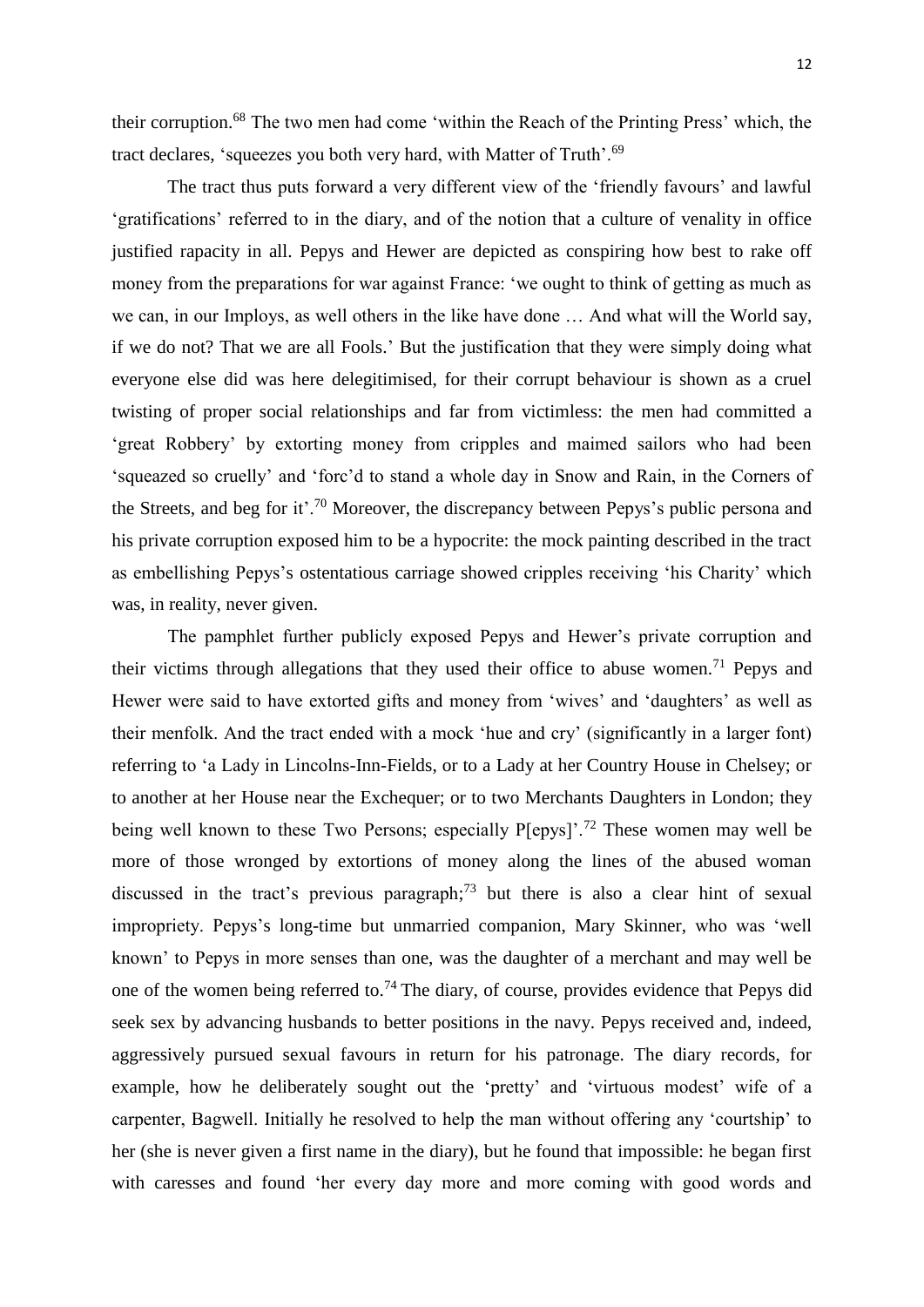promises of getting [her husband](http://www.pepysdiary.com/p/6479.php) a place'. Then, having dined at Bagwell's home, 'je tentais a faire ce que je voudrais et contre sa force je le faisais biens que passe a mon contentment'. Pepys kept his side of the bargain and furthered Bagwell's career; as a further reward 'en fin j'avais ma volont d'elle'.<sup>75</sup>

The printed insinuations about Pepys's behaviour towards women could have been the response to allegations made by him about the immorality of his former butler, John James. James and Pepys were trying to smear each other's reputation and creditworthiness.<sup>76</sup> It is significant that Pepys tried to counter the corruption charges against him by claiming that James had himself received money to lay false charges and to write the printed tract.<sup>77</sup> We can discover a good deal about the tract's genesis as a result of Pepys's characteristicallymethodical attempt to get to the bottom of the affair. James had been prompted to write the mock dialogue by Colonel Roderick Mansell (himself the intended victim of the Meal Tub Plot, which was to have planted incriminating evidence of a presbyterian plot) and received payment for it.<sup>78</sup> As James explained, Mansell wanted to publish another piece 'drawne by way of Narrative of Proceedings betweene me and Mr Pepys & the usages I had from him' but James had refused to let it be printed. So the *Hue and Cry* section of the published tract was written (depending on which version of the story Pepys chose to believe) either by Mansell or by 'Narrative' Smith or by Felix Donlius (also known as Lewes).<sup>79</sup>

Such details are important because they suggest larger political motives behind the accusations of corruption against Pepys. According to Alex Harris, a messenger of the admiralty who had temporarily fallen out with Pepys (he suspected the latter of blocking payments to him), Colonel Mansell was 'ye Principll Enemy of Mr Pepys, a Person very intimate with and employ'd by ye Earle of Shaftesbury and ye greatest Stickler in the carrying on of this Business'.<sup>80</sup> As the duke of York's creature, Pepys was damned by association and so naturally became a target for those in the house of commons seeking to attack James, who included Sir William Harbord and Shaftesbury.<sup>81</sup> Moreover, although the earl's biographer largely discounts allegations that Shaftesbury had himself accepted bribes, <sup>82</sup> it seems likely that Pepys knew that he did: his diary records him admiring 'how prettily this cunning Lord can be partial and dissemble it in this case, being privy to the bribe he is to receive'.<sup>83</sup> The two men, it seems, had both been accepting backhanders from the same man, but neither let on. Whether Shaftesbury feared that Pepys had proof against him or, more probably, disliked Pepys because of his closeness to the duke of York, it is no surprise to find Shaftesbury deliberately smearing Pepys over the allegations of popery in 1674 (he was the named source of the rumours against Pepys) or that Pepys was convinced that Shaftesbury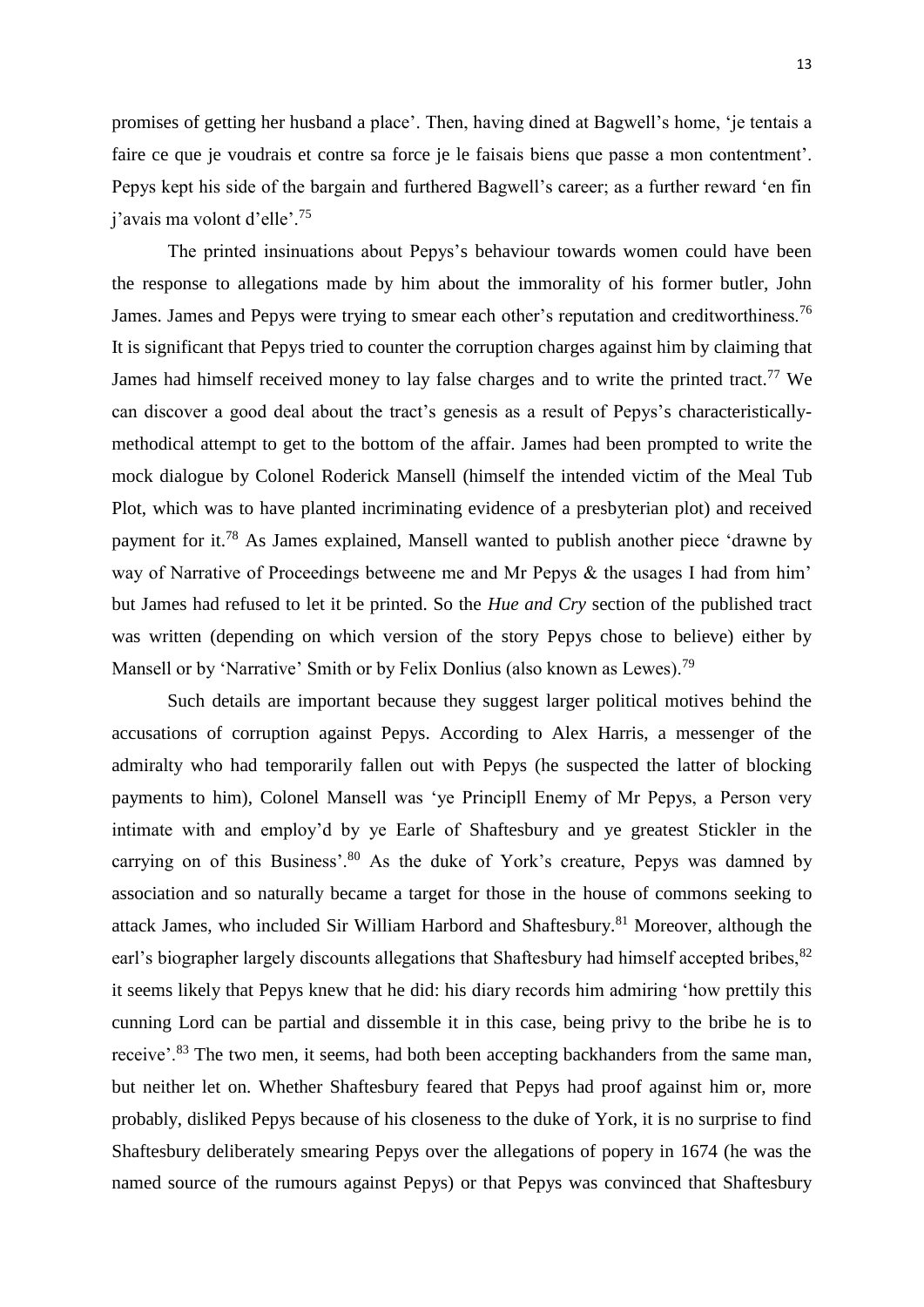was behind much of the attack in 1679. Allegations of corruption, therefore, were intensely political.

What, then, does a case study of Pepys tell us about the culture of corruption in the later Stuart period or about pre-modern corruption more generally?

One important theme is the ambiguity, capaciousness and contested nature of the definition of corruption. $84$  Pepys could at once both condemn others for corruption and engage in it himself by redefining what was corrupt, so that the bribes he took became, for him at least, lawful rewards or friendly gifts for favours and exertion, and were never done at the expense of the crown's interests. Indeed, he could even construct a case in which irregularities had virtue, usefully and humanely meeting the necessities of a system that was otherwise incapable of ensuring regular payments to sailors. Pepys constructed a notion of himself as a man of integrity and even that his rise in fortunes was a reflection of God's providence.<sup>85</sup> Yet the public attacks on Pepys constructed a very different picture which turned Pepys's defence on its head: accepting bribes was rapacious and wrong, and it did harm because it preyed on those, including the vulnerable and weak, who needed his help.<sup>86</sup> In this reading, Pepys deserved a 'hue and cry' after him.

Pepys, thus, helps us to construct two concurrent, but rival, interpretations of officeholding. One recognized offices as poorly paid, administering an emerging 'fiscalmilitary state' that was full of inefficiency and which, therefore, needed the enterprise of men who could deliver core services and make them more efficient even if that meant incentivising them through deals that promoted their private interest.<sup>87</sup> This interpretation of office saw gifts and rewards as voluntary marks of friendship or lawful and just acknowledgements of services not only rendered but done with special speed, care or assistance. And it recognized that such gifts were everyday practice, without which an officeholder would remain relatively poor, and that they could be beneficial to the state: private profit yielded public benefit. The alternative construction stressed vice rather than virtue, viewing such behaviour as immoral and illegitimate, hypocritical and full of pride and greed; the acceptance of bribes signified a lack of justice, integrity and honesty. Such corruption involved a comprehensive immorality that encompassed religious belief, sexual behaviour and a wide range of vices.<sup>88</sup> This second construction also stressed the need to expose what remained hidden and secretive; and for friendship to be based on more than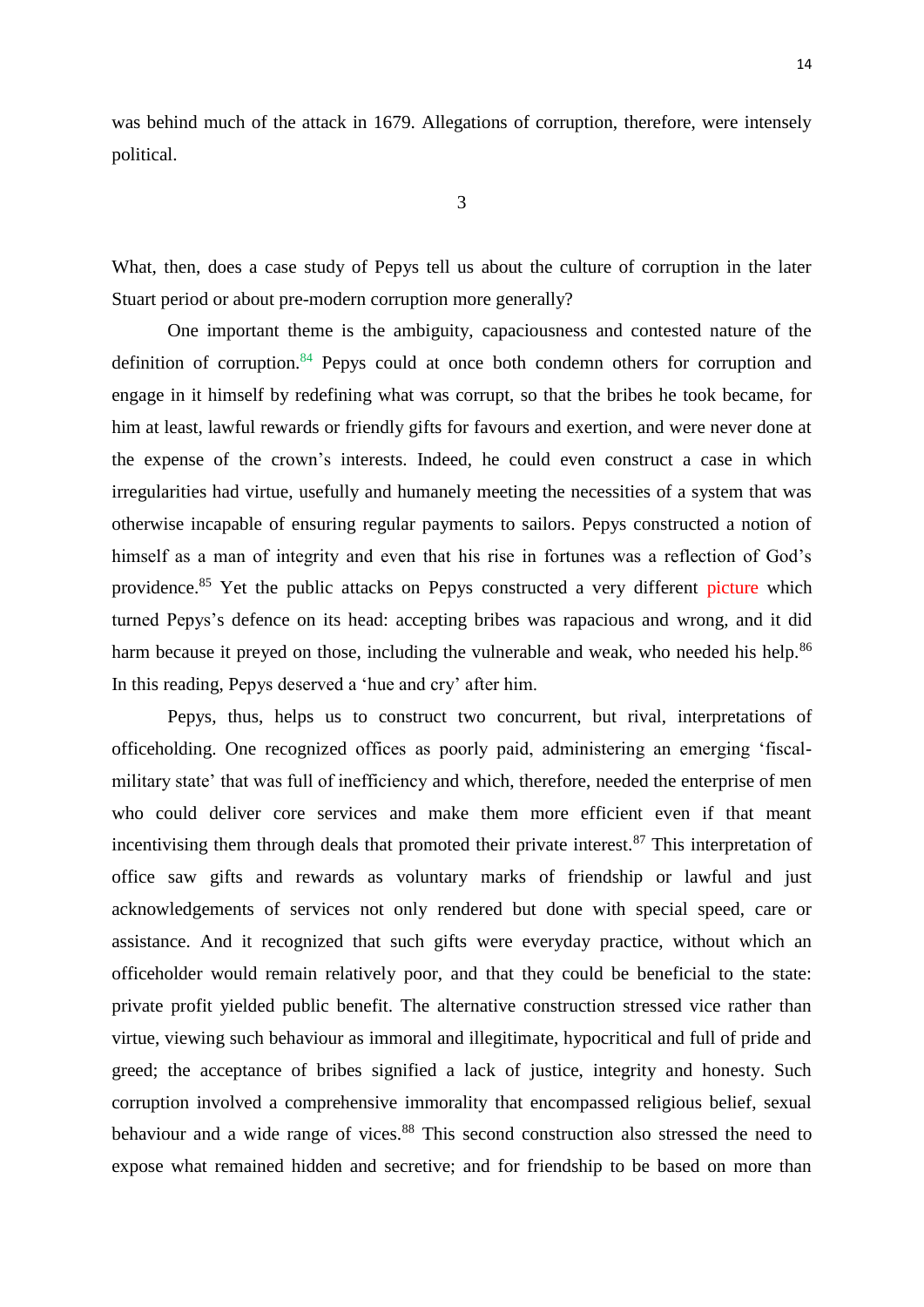mutual self-gratification. Finally, it depicted the scheming intelligence of the officeholder as very far from being harnessed to the interests of the public or even the state: private profit was self-serving vice.

A number of things flow from this duality. First, corruption lay in the eye of the beholder and was something that others did rather than oneself; but, because the allegation was an emotive one that impugned public spiritedness, it could also be used as part of a political game to delegitimise an opponent or rival. The accusation of corruption was often one intrinsically about hypocrisy: a private vice masquerading as a public benefit needed to be exposed and punished. Second, corruption explored the boundaries of friendship, and the relationship between patron and client. Pepys used the language of friendship for the man who offered him most bribes, Sir William Warren, and the friendship between Pepys and Hewer was symbolised in the printed dialogue between them when they pause to 'hugg and kiss one another';<sup>89</sup> but these could be characterised as self-interested friendships in which legitimate gift-giving or service between friends was abused. We need to know much more about such uncertain boundaries, how contemporaries sought to negotiate them, how they were viewed and how they changed over time.<sup>90</sup> Aaron Graham has recently argued that such informal networks, rather than an emerging bureaucracy, were intrinsic to the emergence of the fiscal-military state because they supplied the necessary trust needed to raise capital and because they were the more effective in delivering services. 'Corruption', if it merits that term, might thus have been a price worth paying.<sup>91</sup> But whilst it is true that credit was built on personal networks, we also need to factor public perceptions of exploitative corrupt behaviour into this calculation and the significant cost of lost trust in the structures of politics.<sup>92</sup>

Such public mistrust was not new. In the late 16th and early 17th centuries, as Linda Levy Peck has shown, an increasing anxiety about corruption pervaded the political and literary discourse and the cause was, in part, structural: 'Early Stuart England was governed by a personal monarchy which ruled through a patrimonial bureaucracy organised within a hierarchical society structured by patron-client relationships.<sup>'93</sup> Such relationships were often monetarised. One text, written in the 16th century but translated and published during the time Pepys was writing his diary, argued for a deeply-instrumental view of the patron-client relationship. Giovanni della Casa's *The arts of grandeur and submission, or, A discourse concerning the behaviour of great men towards their inferiours, and of inferiour personages towards men of greater quality* (1665) claimed that clients approached patrons '*principally*, or *only*' from motives of 'either *profit*, or *pleasure*' not from 'True and Ideated Friendship' of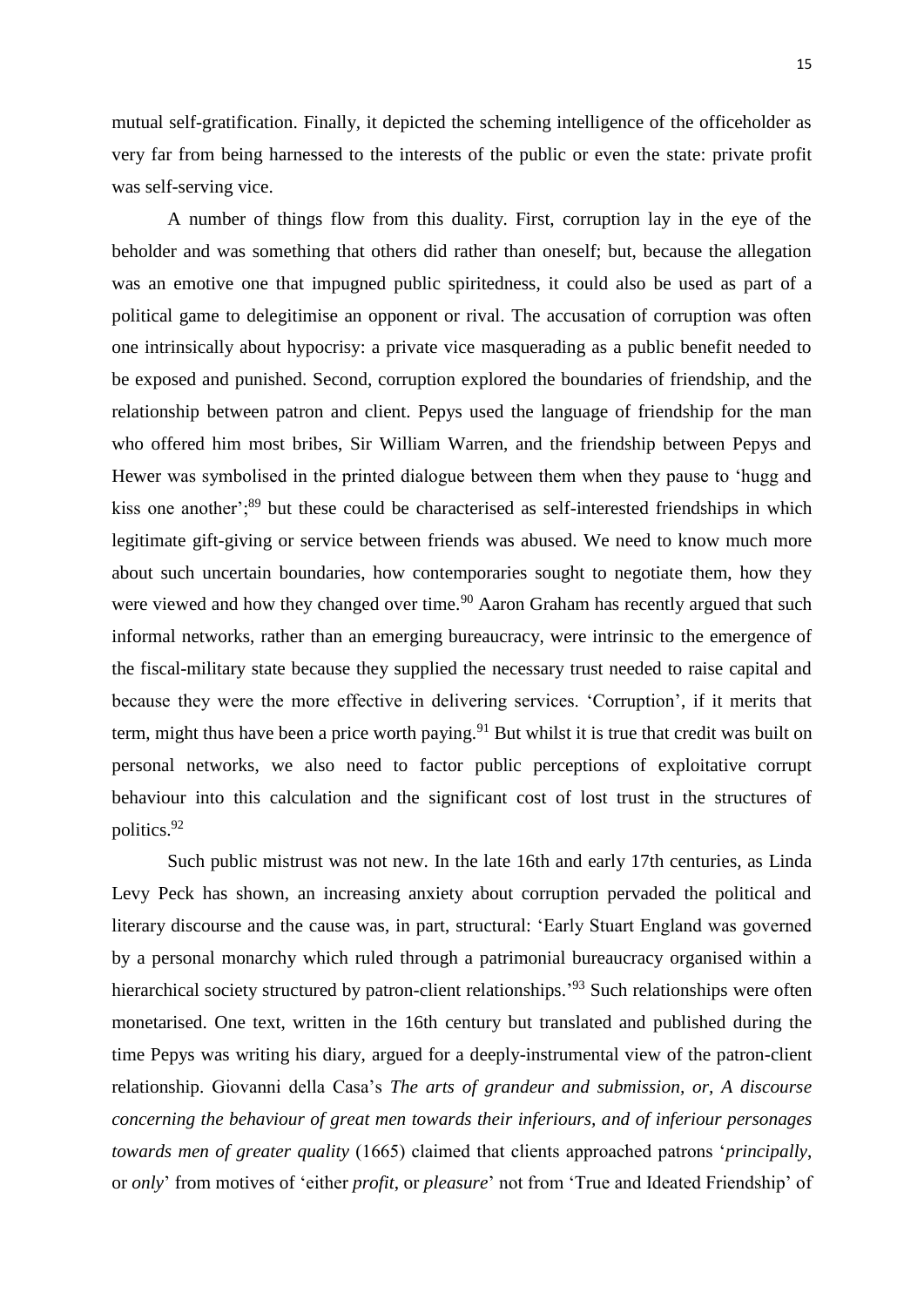virtuous persons.<sup>94</sup> Since 'Riches and Power' were the principal motives for the relationship, virtues that might be prized elsewhere were out of place: 'that *modesty* which becomes a *Virgin* in a *Cloyster*, is criminall in a *Curtesan*'. <sup>95</sup> 'Utility' was thus the proper bond:

Thus it is manifest, that in these kindes of associations, such onely are comprehended as are *different in power and riches*: and the *bonds* of them are not a *particular* affection and *love* each have for others, but *utility*. From whence also it is concluded (which was before asserted) that they are *much mistaken*, who think that this sort of friendship hath *any affinity* with, or ought to be managed according to the principles of *true and exact friendship*. 96

Clients should not 'perplexe themselves with *scruples* out of *Divinity, Morallity*, or *Politicks*'*.* <sup>97</sup> Thus, although Della Casa believed that a client ought not to be enslaved by his patron, for the latter 'The *world* is but a *great market*, in which every thing is *sold*'.<sup>98</sup> The publication of such works in the early Restoration, together with Pepys's behaviour, suggests that such views were not uncommon. Gerald Aylmer suggested long ago that early modern officeholding was seen 'as a private right or interest, rather than as a public service'. Aylmer even quotes a tract of 1702 which, significantly in light of the previous discussion, depicts a dialogue over naval mismanagement in which 'Fudg', an Admiralty official, deflects talk of private interest by referring to 'the King's interest'.<sup>99</sup> Yet Aylmer also sensed that the pressure of war in the later Stuart period was putting significant pressure on what constituted private and public interests, a tension that was to play out for much of the 18th century.

Charting the shift of attitudes to public and private interests, friendship, gift-giving and patronage requires a broad chronological treatment, stretching into the early 19th century, and an attempt to relate state formation to ideas and practices of officeholding.<sup>100</sup> Such a survey would also need to examine the *rise* of 'old corruption' – the term given to the system of parasites who fed off the state through sinecures, pensions, rewards, government contracts and so on, and, in turn, filled parliament, as Pepys did, by buying corrupt boroughs or unduly influencing elections with money, bribes and lavish entertainments – as well as its decline. As the study of Pepys suggests, and as David Hayton's work also urges, we might challenge the association of 'old corruption' with the long regime of Robert Walpole and 'whig oligarchy' after 1715.<sup>101</sup> Such an interpretation obscures larger trends that pre-date Walpole's premiership and ignores ways in which Walpole reflected, as well as caused, cultural shifts.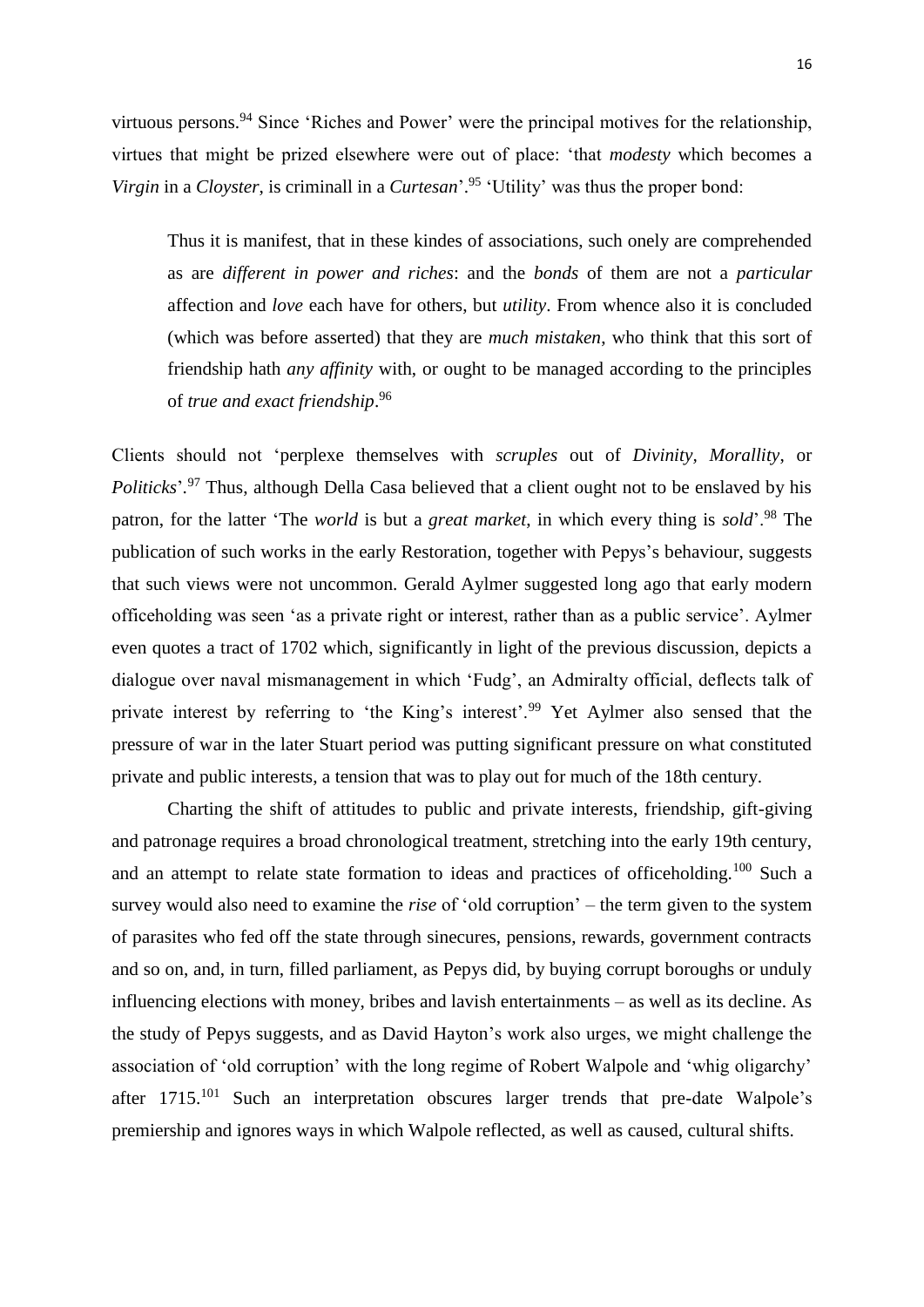<sup>3</sup> Joel Hurstfield, *Freedom, Corruption and Government in Elizabethan England* (Harvard, 1973); Linda Levy Peck, *Court Patronage and Corruption in Early Stuart England* (1990); Pauline Croft, 'Patronage and Corruption, Parliament and Liberty in Seventeenth-Century England', *Historical Journal*, xxxvi (1993), 415–21; Alan Stewart, 'Bribery, Buggery, and the Fall of Lord Chancellor Bacon', in *Rhetoric and Law in Early Modern Europe*, ed. Victoria Kahn and Lorna Hutson (New Haven, CT, 2001); Nieves Matthews, *Francis Bacon: The History of a Character Assassination* (New Haven, CT, 1996); David Hebb, 'Profiting from Misfortune: Corruption and the Admiralty under the Early Stuarts', in *Politics, Religion and Popularity in Early Stuart England*, ed. Tom Cogswell, Richard Cust and Peter Lake (Cambridge, 2002); John Pocock, *The Machiavellian Moment* (Princeton, NJ, 1971); John Pocock, *Virtue, History and Commerce* (Cambridge, 1985); Anna Clark, *Scandal: The Sexual Politics of the British Constitution* (Princeton, NJ, 2005); Howard Tomlinson, 'Place and Profit: An Examination of the Ordnance Office, 1660–1714', *Transactions of the Royal Historical Society*, 5th ser., xxv (1975), 55–75; Faramerz Dabhoiwala, 'Sex and the Societies for Moral Reform, 1688–1800', *Journal of British Studies*, xlvi (2007), 290–319; Mark Knights, 'Parliament, Print and Corruption in Later Stuart Britain', *Parliamentary History*, xxvi (2007), 49–61; Wilfred Prest, 'Judicial Corruption in Early Modern England', *Past & Present*, No. 133 (1991), 67–95; Clayton Roberts, 'Party and Patronage in Later Stuart England', in *England's Rise to Greatness 1660–1763*, ed. Stephen Baxter (Berkeley, CA, 1983); Aaron Graham, 'Partisan Politics and the British Fiscal-Military State, 1689–1713', University of Oxford PhD, 2011; Thomas Horne, 'Politics in a Corrupt Society: William Arnall's Defense of Robert Walpole', *Journal of the History of Ideas*, xli (1980), 601–14; Carol Howard, 'Wollstonecraft's Thoughts on Slavery and Corruption', *The Eighteenth Century*, xlv (2004), 61–109; Isaac Kramnick, 'Corruption in Eighteenth Century English and American Political Discourse', in *Virtue, Corruption and Self Interest: Political Values in the Eighteenth Century*, ed. Richard K. Matthews (Bethlehem, PA, 1994); John Noonan, *Bribes* (New York, 1984); Nicholas Dirks, *The Scandal of Empire: India and the Creation of Imperial Britain* (Boston, MA, 2006); Philip Stern, 'Corporate Virtue: The Language of

<sup>1</sup> *The History of Parliament: The House of Commons, 1690–1715*, ed. E. Cruickshanks, S. Handley and D.W. Hayton (5 vols, Cambridge, 2002), i, 36–261.

<sup>&</sup>lt;sup>2</sup> David Hayton, 'Moral Reform and Country Politics in the Late Seventeenth-Century House of Commons', *Past & Present*, No. 128 (1990), 48–91.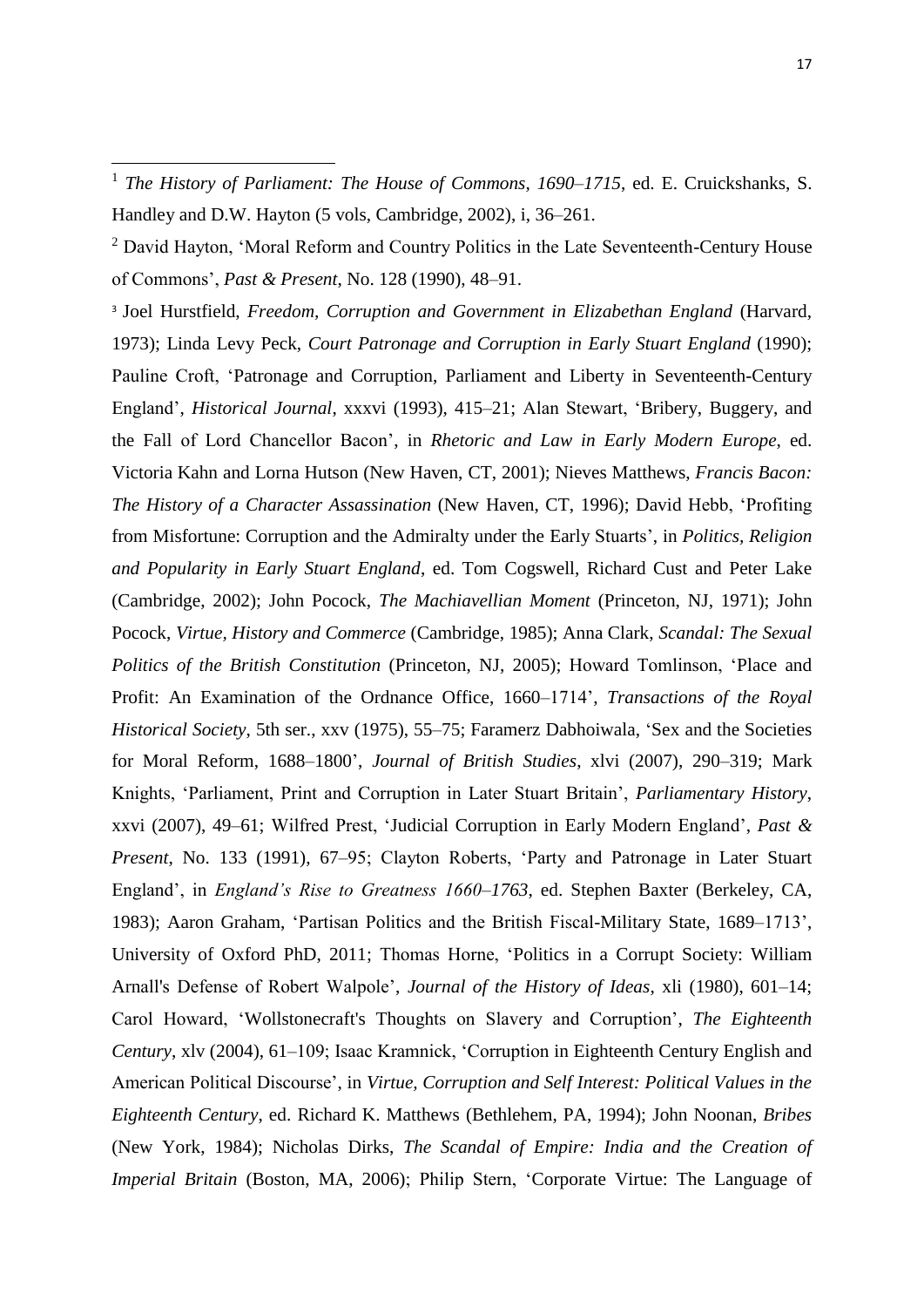Empire in Early Modern British Asia', *Renaissance Studies*, xxvi (2012), 510–30; Andrew Fitzmaurice, 'American Corruption', in *The Monarchical Republic of Early Modern England*, ed. John F. McDiarmid (Farnham, 2007); Brian Smith, 'Edmund Burke, The Warren Hastings Trial and the Moral Dimension of Corruption', *Polity*, xl (2008), 70–94; Eckhart Hellmuth, 'Why Does Corruption Matter? Reforms and Reform Movements in Britain and Germany in the Second Half of the Eighteenth Century', *Proceedings of the British Academy*, c (1999), 5–24; Philip Lawson and John Phillips, ' "Our Execrable Banditti": Perceptions of Nabobs in Mid-Eighteenth-Century Britain', *Albion*, xvi (1984), 225–41; Philip Harling, *The Waning of 'Old Corruption': The Politics of Economical Reform in Britain, 1779–1846* (Cambridge, 1996); Philip Harling, 'Rethinking Old Corruption', *Past & Present*, No. 147 (1995), 127–58; William D. Rubinstein, 'The End of "Old Corruption" in Britain 1780– 1860', *Past & Present*, No. 101 (1983), 55–86; Gerald Aylmer, 'From Office-Holding to Civil Service: The Genesis of Modern Bureaucracy', *Transactions of the Royal Historical Society*, 5th ser., xxx (1980), 91–108; *Corrupt Histories*, ed. Emmanuel Kreike and William Chester Jordan (Rochester, NY, 2004). For a comparative analysis see Jean-Claude Waquet, *Corruption: Ehtics and Power in Florence 1600–1770* (1984 translation);[WAS THIS PUBLISHED IN London, 1984? No, the original was in French in 1984, it was translated into English in 1991 by Linda McCall for Polity Press, published in Cambridge. I've also just noticed that Ethics has a typo in my title ] Patricia Bonomi, *The Lord Cornbury Scandal: The Politics of Reputation in British America* (1998).

<sup>4</sup> Arthur Bryant, *Pepys: Saviour of the Nav*y (Cambridge, 1938); Claire Tomalin, *Samuel Pepys. The Unequalled Self* (2002), p. xxxvi.

<sup>5</sup> Robert Latham and William Matthews, *The Diary of Samuel Pepys* (10 vols, Berkeley, CA, 1970–6), i, pp. cxxiii–iv.

<sup>6</sup> *The Diary of Samuel Pepys*, ed. Robert Latham and William Matthews (11 vols. 1970–83), x, 131, 133.

<sup>7</sup> Noonan, *Bribes*, 387.

1

<sup>8</sup> Noonan, *Bribes*, 385.

9 I have used *The Diary of Samuel Pepys MA, FRS*, ed. Henry Wheatley (10 vols, 1893-9) [hereafter cited as Diary, with date of entry], since it is the basis for an online edition (at *<http://www.pepysdiary.com/>*) that is readily accessible. The text is reasonably reliable when compared with *The Diary of Samuel Pepys*, ed. Latham and Matthews, though the latter's notes are superior. Diary, 2 Oct. 1663.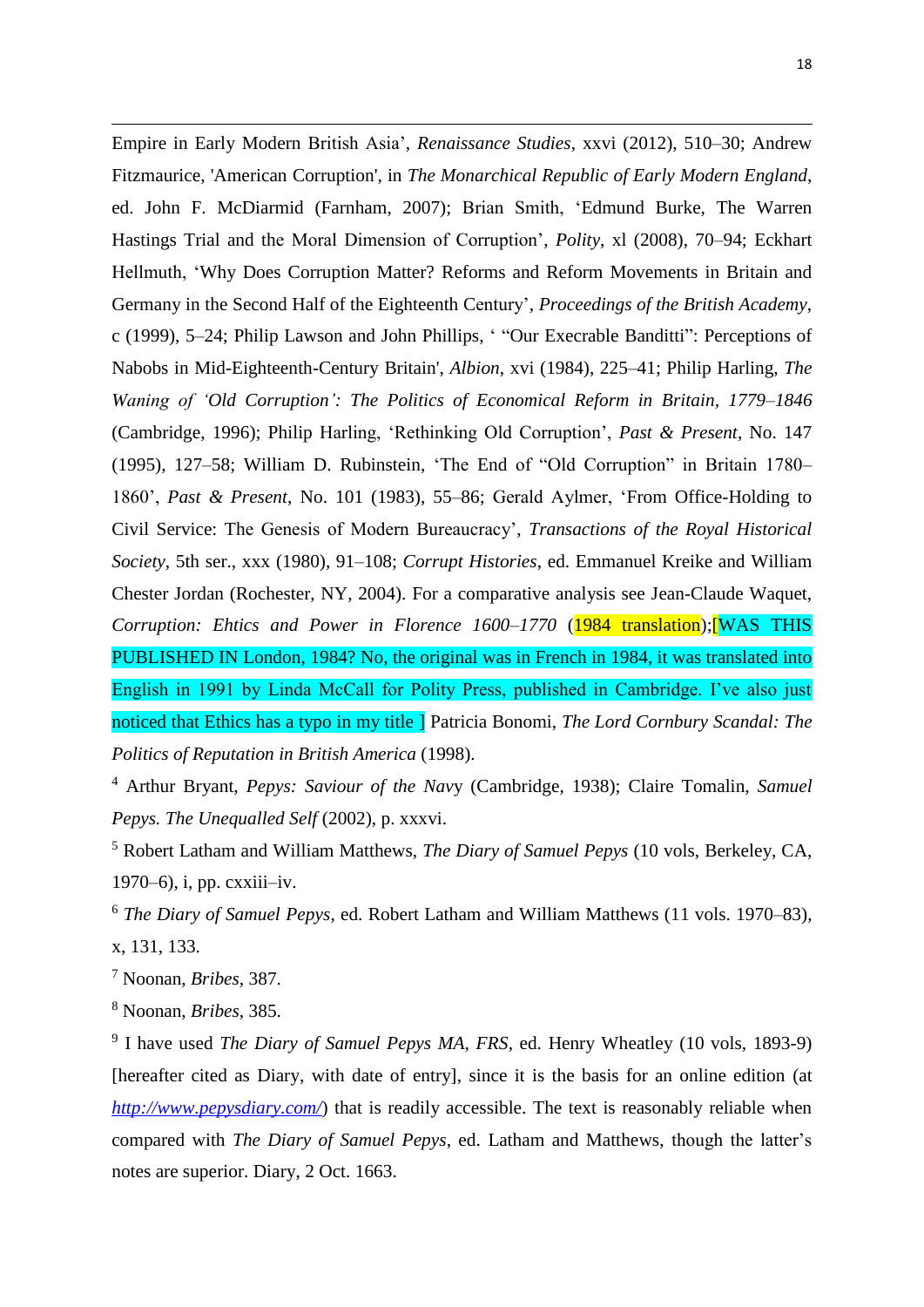- Diary, 16 Sept. 1664.
- Diary, 4 Feb. 1667.
- Diary, 2 Feb. 1664.
- Diary, 21 July, 9 Sept. 1664.
- Diary, 5 Aug. 1664.

<sup>16</sup> The word 'corruption' had many meanings but its religious, moral and medical ones were supplemented, as here, by a notion of malpractice in office.

<sup>17</sup> Diary, 13 June 1664.

Diary, 27 June 1663. On 15 Nov. 1665 he called him a 'lazy, corrupt, doating rogue'.

- Diary, 17 June 1664; cf. 22 May 1664.
- Diary, 27 Sept. 1668.
- Diary, 30 July 1667.
- Diary, 27 Dec. 1667.
- Diary, 3 Apr. 1663.
- Diary, 17 Apr. 1665.
- Diary, 25 Nov. 1667.
- Diary, 10 July 1663.
- Diary, 5 Oct. 1666.

 Diary, 2 Mar. 1668. The examinations of 1668–70 are explored in C.S. Knighton, *Pepys and the Navy* (Stroud, 2003), ch. 5.

 Diary, 11 Feb. 1668. See also Anchitell Grey, *Debates of the House of Commons* (10 vols, 1769), 15 Feb. 1668 [accessible online via British History Online, at *[http://www.british](http://www.british-history.ac.uk/)[history.ac.uk](http://www.british-history.ac.uk/)*].

 *The Letters of Samuel Pepys: 1656–1703*, ed. [Guy De la Bédoyère](http://www.google.co.uk/search?tbo=p&tbm=bks&q=inauthor:%22Guy+De+la+B%C3%A9doy%C3%A8re%22) (2006), 80–1: Pepys to the Brooke House commissioners, 6 Jan. 1670; Noonan, *Bribes*, 380. For a fuller defence of the accusations of corruption, see the journal Pepys made of his interactions with the Brooke House, published in *Pepys's Later Diaries*, ed. C.S. Knighton (Stroud, 2004), 12–40. This records the moment when, having challenged the commissioners to produce a single ticket that showed a fraudulent payment to himself, they promptly did so.

- Diary, 10 Feb. 1663; 2 Mar. 1664.
- Diary, 12 Feb., 18 July 1664.
- Diary, 17 Oct. 1664.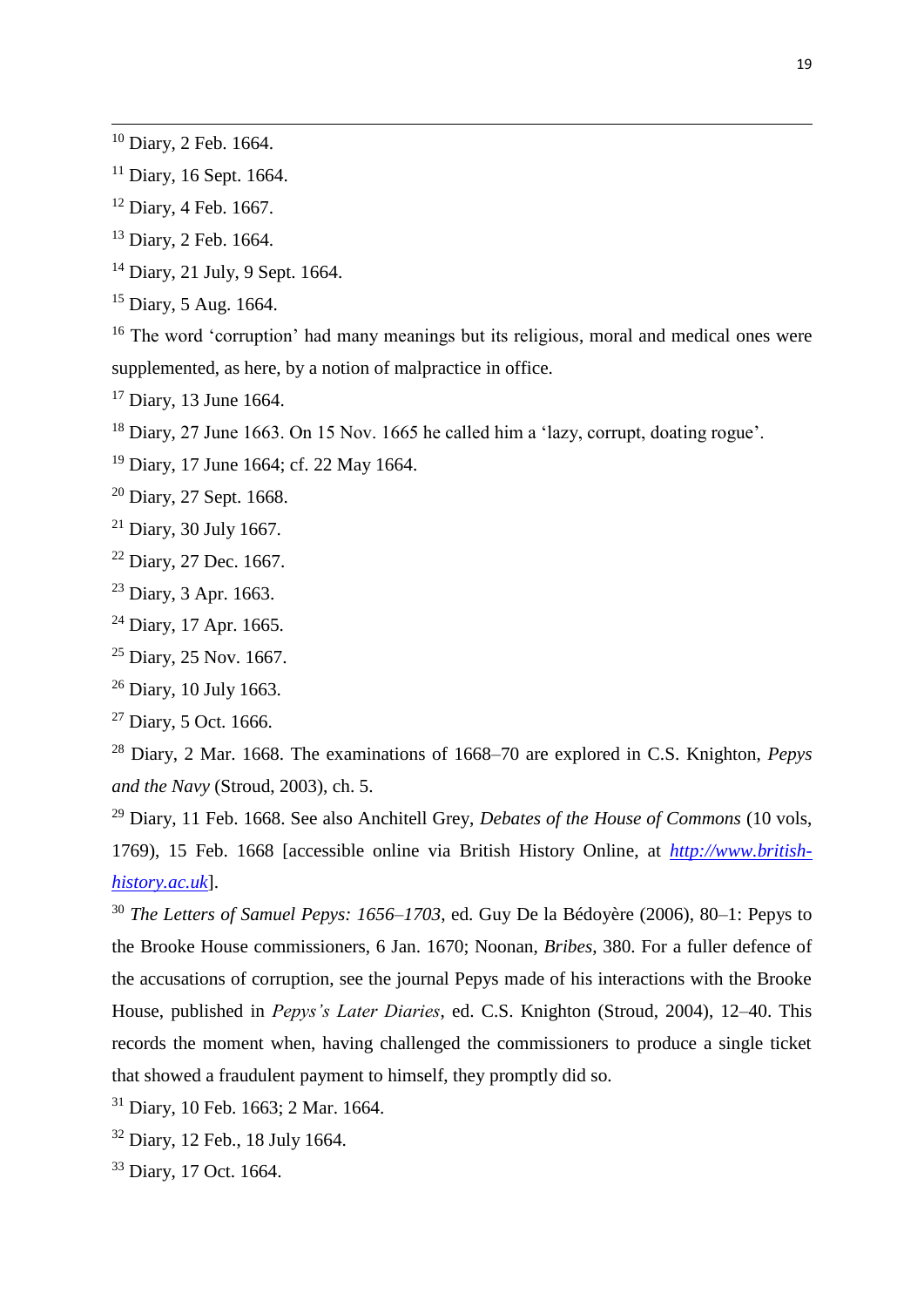Jeremy Taylor, *A Discourse of the Nature, Offices, and Measures of Friendship with Rules of Conducting it* (1657), 100–1.

Diary, 12 Dec. 1663.

Diary, 5 Jan. 1664.

Diary, 25 Nov. 1667 – also noting that: 'I never did to this day demand any thing of him'.

Diary, 13 June 1663.

Diary, 5 Mar. 1663.

Diary, 3 Feb. 1668.

 Diary, 16 Aug. 1660 and he later learned that Lord Sandwich had received £1,500 on one contract (27 Dec. 1667).

Diary, 2 Aug. 1664.

Diary, 10 Sept. 1663.

*Letters of Samuel Pepys*, ed. De la Bédoyère, 80–2.

 *The Diary of John Milward, Esq. Member of Parliament for Derbyshire September, 1666 to May 1668*, ed. C. Robbins (1938), 207–9.

 *The Further Correspondence of Samuel Pepys 1662–1679*, ed. J.R. Tanner (1928), 93–111, quotation at 105.

*Further Correspondence of Samuel Pepys*, ed. Tanner, 109.

*Further Correspondence of Samuel Pepys*, ed. Tanner, 98.

 James Long and Ben Long, *The Plot against Pepys: Detection and Intrigue in Seventeenth Century London* (2007).

For Atkins, see John H. Wilson, *The Ordeal of Mr Pepys's Clerk* (Columbus, OH, 1972).

On 25 Oct. 1668, his wife revealed that she was a catholic.

 Pepys told MPs that James had the 'ill luck to fall into an amour with my house-keeper, and, as fortune was, *Morello* overheard their intrigues, and catched them together at an unseasonable time of the night. It was *Sunday*, three o'clock in the morning (the better day the better deed.) I turned him away, and he was never in my House since; but I had cause of suspicion that *James* came within my House at a window, and robbed me': Grey, *Debates*, 20 May 1679.

 Grey, *Debates*, 20 May 1679. For a fuller list of the accusations made by James see his testimony at Bodl., MS Rawlinson, A 173, ff. 178–9.

Grey, *Debates*, 14 Apr. 1679.

Diary, 5 Dec. 1664.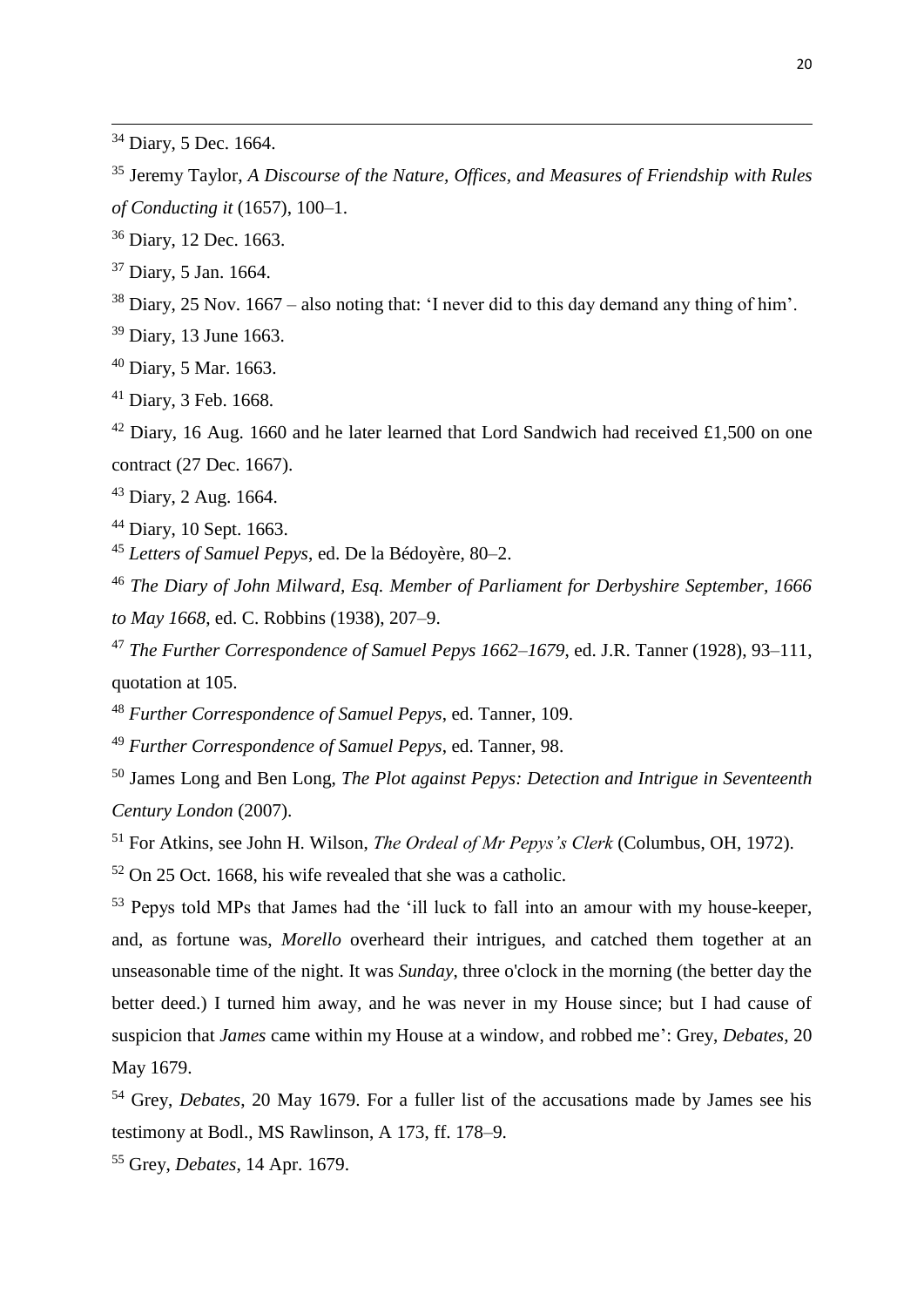<sup>58</sup> Grey, *Debates*, 10, 16 Feb. 1674.

<sup>59</sup> See also, Diary, 10 May 1663.

<sup>60</sup> For an excellent discussion of Pepys's religious beliefs, see Kate Loveman, 'Samuel Pepys and "Discourses touching Religion" under James II', *English Historical Review*, cxxvii (2012), 46–82.

<sup>61</sup> Grey, *Debates*, 22 Mar. 1679.

<sup>62</sup> For Pepys's support of this, see *HPC, 1660–90*, iii, 226: in the face of the discipline of opposition forces, 'we must be sure to bribe voices enough'.

<sup>63</sup> Grey, *Debates*, 23 May 1679.

<sup>64</sup> The Early English Books Online copy has *Plain Truth* first, but it is paginated first at p. 5, with *A Hue and Cry*, paginated at pp. 1–4.

<sup>65</sup> *A Hue and Cry*, 3.

<sup>66</sup> *A Hue and Cry*, 1–2. The reference at the end is probably to Sir Denis Gauden, a navy victualler. I am grateful to Kate Loveman for spotting this.

<sup>67</sup> *A Hue and Cry*, 6. [GIVEN THE PAGINATION FOR *Hue and Cry* STATED IN NOTE 64 ABOVE (pp. 1-4), IS THIS RIGHT OR SHOULD IT BE *Plain Truth*? IT SAID ibid HERE? This is an odd one because a single pamphlet has two title pages, one at p5. I have tended to call the whole pamphlet A Hue and Cry but I can see that that might be confusing unless perhaps note 64 explains that the pamphlet as a whole will be referred to as A Hue and Cry because of the continuous pagination?]

<sup>68</sup> *A Hue and Cry*, 7. **[IS THIS RIGHT? See above** ]

<sup>69</sup> *A Hue and Cry*, 2. For print as a means of correcting victualling abuses see Knights, 'Parliament, Print and Corruption'.

<sup>70</sup> *A Hue and Cry*, 2, 7. [IS THIS RIGHT? See above ]

<sup>71</sup> *A Hue and Cry*, 3.

<sup>72</sup> *A Hue and Cry*, 4. Cf. C.S. Knighton's observation 'that he was never denounced for immorality by his political opponents'; *ODNB* (entry on Samuel Pepys).

 $73$  That paragraph refers to John Walbanke, clerk to the navy and another of Pepys's friends: Bodl., MS Rawlinson, A 173. ff. 180–3: ms tract.

<sup>56</sup> Grey, *Debates*, 20 May 1679.

<sup>57</sup> *The History of Parliament: The House of Commons, 1660–1690*, ed. B.D. Henning (3 vols, 1983) [hereafter cited as *HPC, 1660–90*], i, 323–4.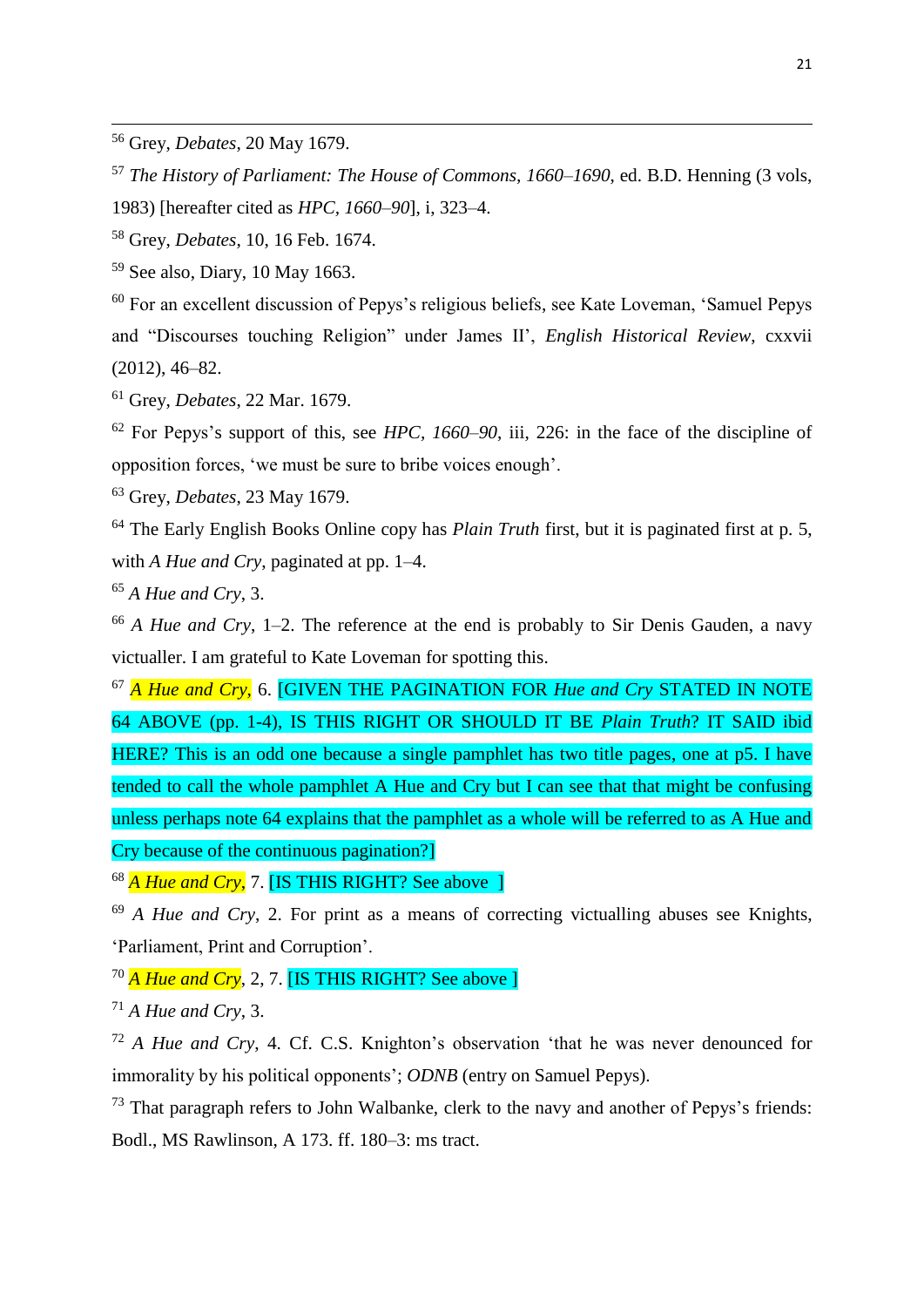<sup>74</sup> Mary's 'steady friendship and Assistances' for the last 33 years of Pepys's life was rewarded in his will with a bequest of £200 per annum: James H. Hanford, 'Pepys and the Skinner Family', *Review of English Studies*, vii (1931), 257–70.

<sup>75</sup> Diary, 9, 17 July, 7 Aug. 1663; 31 May, 20 Oct., 20 Dec. 1664; 23 Jan., 20 Feb. 1665; 1 July 1666; 1 Feb., 4 Mar. 1667. The passages translate as 'I tried to do what I would with her and, against her struggles, did it well although not to my contentment'; 'at last I had my way'.  $76$  In the period of the diary we see something similar when James Carkesse was removed as a clerk in the navy office in 1666 for corrupt irregularities, but got himself reappointed: he went on to accuse Pepys and his colleagues of paying a privateer in their ownership rather than the sailors of a royal navy ship: *Letters of Samuel Pepys*, ed. [De la Bédoyère](http://www.google.co.uk/search?tbo=p&tbm=bks&q=inauthor:%22Guy+De+la+B%C3%A9doy%C3%A8re%22) 79.

 $77$  Bodl., MS Rawlinson, A 173, ff. 178–9: testimony of John James; A 175, ff. 210–14: information of Felix Donlius about James receiving money; ff. 215–17: declaration of John James. James admitted receiving about £12 from Harbord but also the promise of preferment. Further details are to be found in the journal Pepys kept about his dealings with James, published in *Pepys's Later Diaries*, ed. Knighton, 82–117, which make it clear that Harbord extracted a confession from James denying that he had bribed him to accuse Pepys. Long and Long, *Plot against Pepys*. See also Peter Hinds, *'The Horrid Popish Plot': Roger L'Estrange and the Circulation of Political Discourse in Late Seventeenth-Century London* (Oxford, 2010). The tract is considered by Arthur Bryant but James's allegations are described as 'rather puerile': Arthur Bryant, *Samuel Pepys: The Years of Peril* (1967), 212.

<sup>78</sup> Bodl., MS Rawlinson, A 175, ff. 215–17: declaration by John James, as he lay sick and dying. The copy of the dialogue written by James, retrieved from Francis Smith who 'corrected it', is at Bodl., MS Rawlinson, A 173, ff. 180–3. James's declaration also makes clear that he received 20*s*. for the pamphlet from the dissenting bookseller and publisher, Benjamin Harris.

 $79$  Bodl., MS Rawlinson, A 175, ff. 215–7; ff. 220–1: the testimony of the cleric Adam Littleton; A 179, f. 48: Felix Donlius to Hewer, 6 Feb. 1688.

<sup>80</sup> Bodl. MS Rawlinson, A 175, f. 224: information of Alex Harris, 24 Mar. 1679[/80]; *Pepys's Later Diaries*, ed. Knighton, 104.

<sup>81</sup> James claimed that he had been given money by Harbord when he had sent him the 'libel' about Pepys and Hewer: *Pepys's Later Diaries*, ed. Knighton, 102.

<sup>82</sup> K.H.D. Hailey, *The First Earl of Shaftesbury* (1968), 154–6.

<sup>83</sup> Diary, 23 Sept. 1667.

1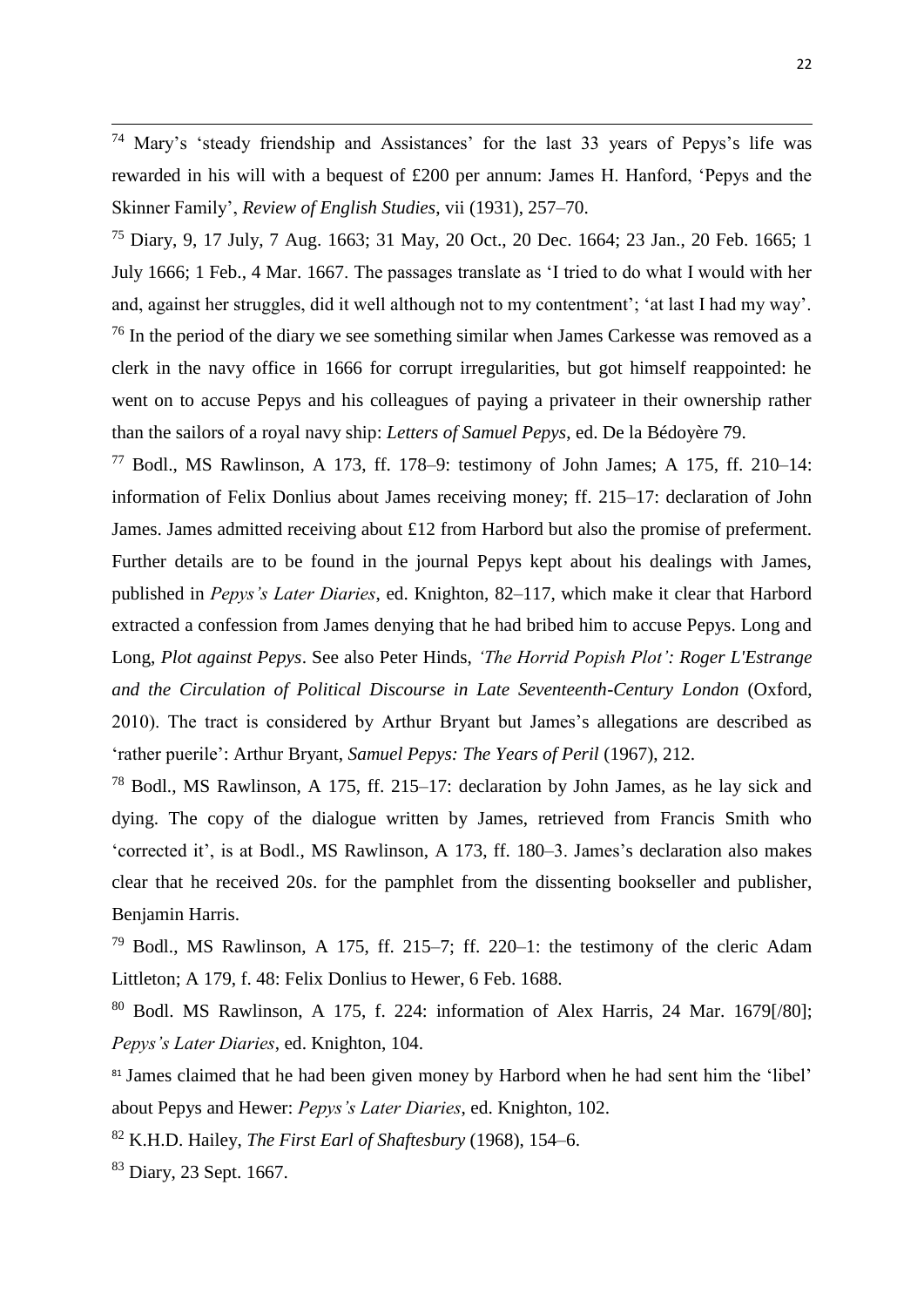<sup>84</sup> For a helpful discussion see Mark Philp, 'Defining Political Corruption', *Political Studies* xlv (1997),  $436-62$  – which discusses Pepys at p.443.

<sup>85</sup> Noonan, *Bribes*, 377. Later in his career Pepys even sought to expose and correct, through a series of printed pamphlets, what he saw as mismanagement, unaccounted outgoings and 'self-interest' at Christ's Hospital [*Mr. Pepys to the President and Governours of Christ-Hospital upon the present state of the said hospital* (1698), paper V*.* For a discussion of the tracts see Kate Loveman, 'Pepys in Print, 1660-1703', Oxford Handbooks Online (forthcoming) and I am grateful to her for drawing these tracts to my attention.

<sup>86</sup> Bryant, *Years of Peril*, 213.

1

<sup>87</sup> For the development of the fiscal-military state see John Brewer, *Sinews of Power: War, Money and the English State 1688–1783* (1989).

<sup>88</sup> Pepys himself used corruption in a number of different but compatible ways. Thus, as well as castigating the corruption of Batten and the court, he used the verb 'corrupt' to mean leading astray: one maid endeavoured 'to corrupt our cook maid' (Diary, 9 Apr. 1663), and he was annoyed at his servant 'Will's corrupting the mayds with his idle talke and carriage' (Diary, 31 Oct. 1663).

<sup>89</sup> *A Hue and Cry*, 6. [IS THIS RIGHT? See above]

<sup>90</sup> For literature on friendship and gift-giving, see Illana Ben Amos, *The Culture of Giving in Early Modern England* (Cambridge, 2008); *The Culture of the Gift in Eighteenth Century England*, ed. Cynthia Klekar and Linda Zionowski (Basingstoke, 2009); Felicity Heal, 'Food Gifts, The Household and the Politics of Exchange in Early Modern England', Past & Present 199 (2008), 41-70; Sarah Haggarty, *Blake's Gifts: Poetry and the Politics of Exchange* (Cambridge, 2010). For patronage, see Peck, *Court Patronage*.

<sup>91</sup> Graham, 'Partisan Politics and the British Fiscal-Military State', *passim*.

 $92$  For a helpful discussion of the social and cultural manufacture of credit, see Craig Muldrew, *The Economy of Obligation: The Culture of Credit and Social Relations in Early Modern England* (New York, 1998).

<sup>93</sup> Peck, *Court Patronage*, 4.

<sup>94</sup> Della Casa, *The Arts of Grandeur* (1665), 6, trans. Henry Stubbe.

<sup>95</sup> Casa, *Arts of Grandeur*, 12–13.

<sup>96</sup> Casa, *Arts of Grandeur*, 14.

<sup>97</sup> Casa, *Arts of Grandeur*, 49.

<sup>98</sup> Casa, *Arts of Grandeur*, 17.